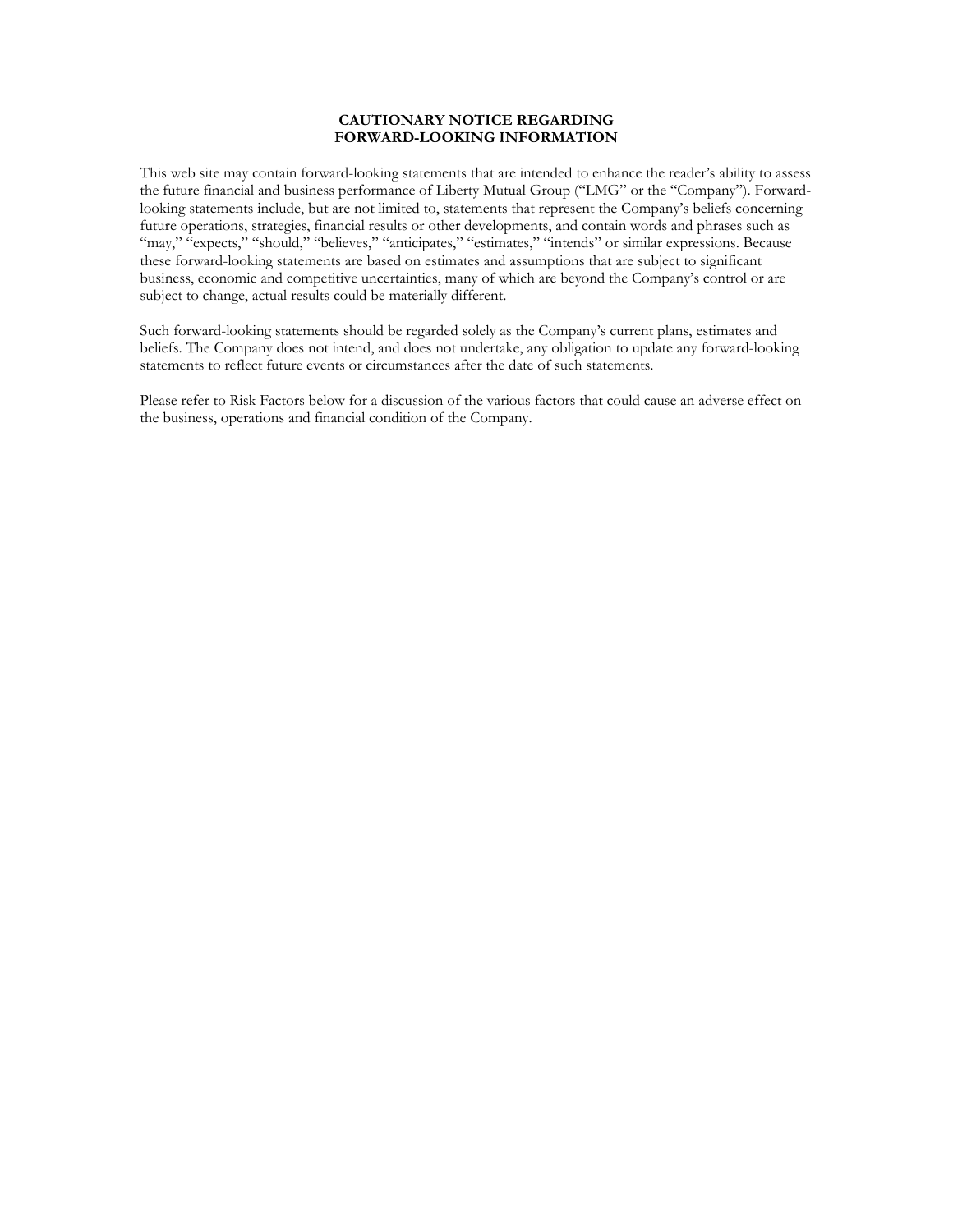#### **RISK FACTORS**

*Before you decide to purchase any Notes, you should consider the following factors that could adversely affect our future results. They should be considered in connection with evaluating forward-looking statements, and are otherwise made by, or on behalf of, us, because these factors could cause actual results and conditions to differ materially from those projected in any forward-looking statements. This section does not describe all risks applicable to the Company, the Company's industry or its business and it is intended only as a summary of certain material factors.* 

#### **Risk Factors Relating to the Company's Business and the Insurance Industry**

# *Unpredictable catastrophic events could adversely affect the Company's results of operations, financial condition or liquidity.*

The Company's insurance operations expose it to claims arising out of catastrophes. Catastrophes can be caused by various natural events, including hurricanes, windstorms, earthquakes, hail, severe winter weather, wildfires and volcanic eruptions. Catastrophes can also be man-made, such as terrorist acts (including those involving nuclear, cyber, biological, chemical or radiological events), riots, oil spills, utility outages, or consequences of war or political instability. In the United States, the geographic distribution of the Company's business subjects it to catastrophe exposures, including hurricanes from Maine through Texas; tornadoes throughout the Central States and Southeast; earthquakes in California, the New Madrid region and the Pacific Northwest; and wildfires, particularly in California, other western states, and the Southwest. In addition, the Company's international operations subject it to a variety of world-wide catastrophe exposures.

The incidence and severity of catastrophes are inherently unpredictable. Some scientists believe that in recent years, changing climate conditions have added to the unpredictability and frequency of natural disasters (including hurricanes, tornadoes, hail, other storms, inland and coastal flooding, and wildfire) in certain parts of the world and created additional uncertainty as to future trends and exposures. It is possible that the frequency and severity of natural and man-made catastrophic events could increase. The catastrophe modeling tools that the Company uses to help manage certain of its catastrophe exposures are based on assumptions, judgments and data entry that are subject to error and may produce estimates that are materially different from actual results. Changing climate conditions could cause the Company's catastrophe models to be even less predictive, thus limiting the Company's ability to effectively manage those exposures.

The extent of losses from a catastrophe is a function of both the total amount of insured exposure in the area affected by the event and the severity of the event. Where the Company has geographic concentrations of policyholders, a single catastrophe or destructive weather trend affecting a region may significantly impact the Company's financial condition and results of operations. States have from time to time passed legislation, and regulators have taken action, that has the effect of limiting the ability of insurers to manage catastrophe risk, such as legislation prohibiting insurers from reducing exposures or withdrawing from catastrophe-prone areas or mandating that insurers participate in residual market mechanisms. Participation in residual market mechanisms has resulted in, and may continue to result in, significant losses or assessments to insurers, including the Company, and, in certain states, those losses or assessments may not be commensurate with the Company's catastrophe exposure in those states. If the Company's competitors leave those states having residual market mechanisms, remaining insurers, including the Company, may be subject to significant increases in losses or assessments following a catastrophe. In addition, following catastrophes, there are sometimes legislative initiatives and court decisions that seek to expand insurance coverage for catastrophe claims beyond the original intent of the policies. Also, the Company's ability to increase pricing to the extent necessary to offset rising costs of catastrophes, particularly in the Company's personal lines, requires approval of the regulatory authorities of certain states. The Company's ability or willingness to manage its catastrophe exposure by raising prices, modifying underwriting terms or reducing exposure to certain geographies may be limited due to considerations of public policy, the evolving political environment and changes in the general economic climate. The Company also may choose for strategic purposes, such as improving its access to other underwriting opportunities, to write business in catastrophe-prone areas that it might not otherwise write.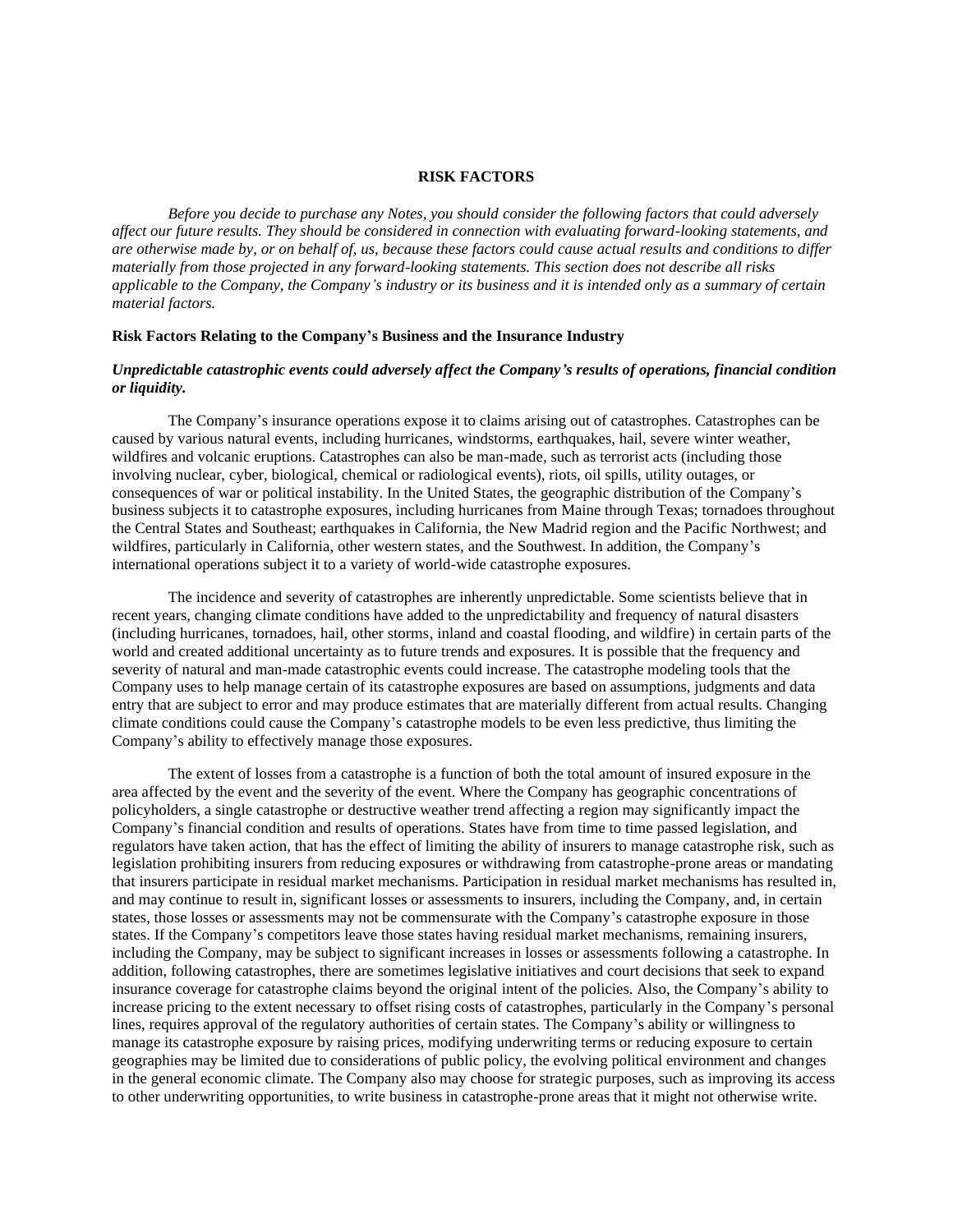There are also risks that affect the estimation of ultimate costs for catastrophes. For example, the estimation of reserves related to hurricanes can be affected by the inability to access portions of the affected areas, the complexity of factors contributing to the losses, legal and regulatory uncertainties and the nature of the information available to establish the reserves. Complex factors include: determining whether damage was caused by flooding versus wind, evaluating general liability and pollution exposures, estimating additional living expenses, estimating the impact of demand surge, infrastructure disruption, fraud, the effect of mold damage, business interruption costs and reinsurance collectability. The timing of a catastrophe's occurrence, such as at or near the end of a reporting period, can also affect the information available to the Company in estimating reserves for that reporting period. The estimates related to catastrophes are adjusted as actual claims emerge and additional information becomes available.

Catastrophe losses could have a material adverse effect on the Company's results of operations for any fiscal quarter or year and may materially harm its financial position, which in turn could adversely affect its financial strength and claims-paying ratings and could impair its ability to raise capital on acceptable terms or at all. Also, as a result of the Company's exposure to catastrophe losses or actual losses following a catastrophe, rating agencies may further increase their capital requirements, which may require the Company to raise capital to maintain its ratings or, if unsuccessful, suffer an adverse effect on its ratings. A ratings downgrade could hurt the Company's ability to compete effectively or attract new business. In addition, catastrophic events could cause the Company to exhaust its available reinsurance limits and could adversely affect the cost and availability of reinsurance. Such events can also affect the credit of the Company's reinsurers. Catastrophic events could also adversely affect the credit of the issuers of securities, such as states or municipalities, in which the Company has invested, which could have a material adverse effect on the Company's results of operations, financial position or liquidity.

In addition to catastrophe losses, the accumulation and development of losses from smaller weather-related events in any fiscal quarter or year could have a material adverse effect on the Company's results of operations, financial condition or liquidity in those periods.

Because of the risks set forth above, catastrophes and the accumulation of losses from smaller weatherrelated events could have a material adverse effect on the Company's results of operations, financial condition or liquidity.

# *The Company's claims and claim adjustment expense reserves may be inadequate to cover its ultimate liability for unpaid claims and claim adjustment expenses, and as a result, any inadequacy could have a material adverse effect on the Company's results of operations, financial condition or liquidity.*

The Company's success depends in part on its ability to accurately assess the risks associated with the businesses and individuals that it insures. The Company is required to maintain adequate reserves to cover its estimated ultimate liabilities for unpaid claims and claim adjustment expenses ("loss reserves" or "unpaid claims and claim adjustment expenses"). Reserves for these liabilities are typically composed of (1) case reserves for claims reported and (2) reserves for losses that have occurred but for which claims have not yet been reported, referred to as incurred but not reported ("IBNR") reserves. Loss reserves do not represent an exact calculation of liability. Case reserves represent reserves established for reported claims. IBNR reserves include a reserve for unreported claims, future claims payments in excess of case reserves on recorded open claims, additional claims payments on closed claims, claims that have been reported but not recorded and the cost of claims that have been incurred but have not yet been reported to the Company to arrive at management's best estimate. IBNR reserves represent management estimates, generally utilizing actuarial expertise and projection techniques, at a given accounting date. In arriving at management's best estimate, management utilizes actuarial indications in conjunction with their knowledge and judgment about operational and environmental conditions. Consideration is given to any limitations in the actuarial methodologies and assumptions that may not be completely reflective of future loss emergence as well as to historical development on immature years and the historical movement of unpaid claims and claim adjustment expense estimates as these years typically mature. Loss reserve estimates are refined periodically as experience develops and claims are reported and settled. Many factors can ultimately affect the final settlement of a claim and, therefore, the necessary reserve. Changes in the law, results of litigation, medical costs, the costs of repair materials and labor rates can all affect ultimate claim costs. In addition, time can be a critical part of reserve determinations since the longer the span between the incidence of a loss and the payment or settlement of the claim, the more the ultimate settlement can vary. Establishing an appropriate level of loss reserves is an inherently uncertain process. Because of this uncertainty, it is possible that the Company's loss reserves at any given time could prove inadequate.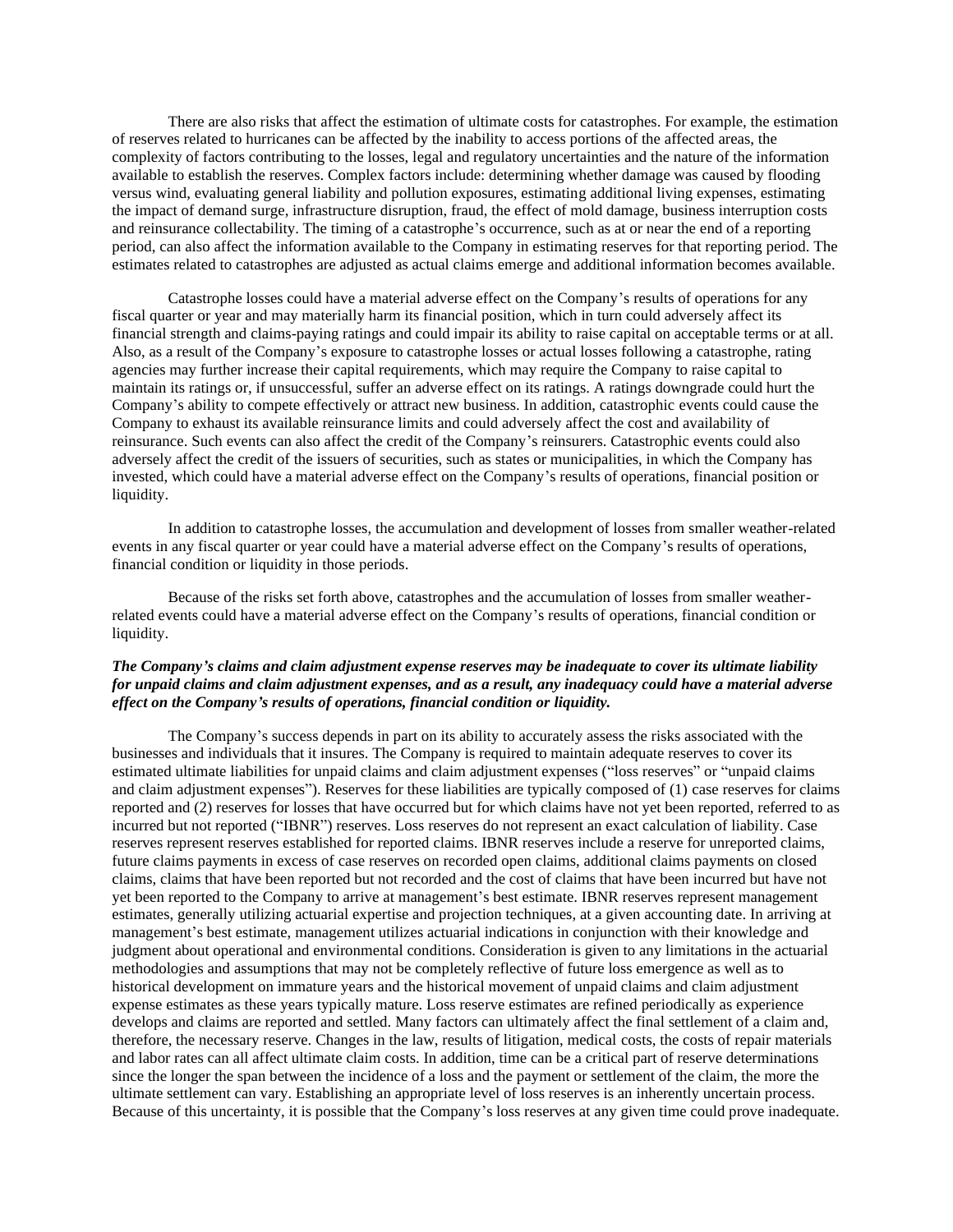If in the future the Company determines that its loss reserves are insufficient to cover its actual unpaid claims and claim adjustment expenses, it would have to add to its loss reserves, which could have a material adverse effect on its results of operations, financial condition or liquidity.

### *The Company's business could be harmed because its potential exposure for asbestos and environmental claims and related litigation is unique and very difficult to predict, and the Company's ultimate liability may exceed its currently recorded loss reserves.*

The Company has exposure to A&E claims that emanate principally from general liability policies written prior to the mid-1980s. Asbestos claims relate primarily to injuries asserted by those who allegedly came in contact with asbestos or products containing asbestos. Environmental claims relate primarily to pollution and related cleanup cost obligations, particularly as mandated by federal and state environmental protection agencies. The process of establishing loss reserves for A&E claims is subject to greater uncertainty than the establishment of loss reserves for liabilities relating to other types of insurance claims. If the Company has not established adequate loss reserves to cover current and future A&E claims, it could have a material adverse effect on its results of operations, financial condition or liquidity.

The Company estimates its net A&E loss reserves based upon numerous factors, including the facts surrounding reported cases and exposures to claims, such as policy limits and deductibles, current law, past and projected claim activity and past settlement values for similar claims, reinsurance coverage as well as analysis of industry studies and events, such as recent settlements and asbestos-related bankruptcies. Several factors make it difficult to establish A&E loss reserves, including: (i) the lack of available and reliable historical claims data as an indicator of future loss development; (ii) the long waiting periods between exposure and manifestation of bodily injury or property damage; (iii) the difficulty in identifying the source of A&E contamination; (iv) the difficulty in properly allocating liability for asbestos or environmental damage; (v) the uncertainty as to the number and identity of insureds with potential exposure; (vi) the cost to resolve claims; and (vii) the collectability of reinsurance.

The uncertainties associated with establishing loss reserves for A&E claims and claim adjustment expenses are compounded by the differing, and at times inconsistent, court rulings on A&E coverage issues involving: (i) differing interpretations of various insurance policy provisions and whether A&E losses are, or were ever intended to be, covered; (ii) when the loss occurred and what policies provide coverage; (iii) whether there is an insured obligation to defend; (iv) whether a compensable loss or injury has occurred; (v) how policy limits are determined; (vi) how policy exclusions are applied and interpreted; (vii) the impact of entities seeking bankruptcy protection as a result of asbestos-related liabilities; and (viii) applicable coverage defenses or determinations, if any, including the determination as to whether or not an asbestos claim is a product or completed operation claim subject to an aggregate limit and the available coverage, if any, for that claim.

As a result of the significant uncertainty inherent in determining a company's A&E liabilities and establishing related reserves, the amount of reserves required to adequately fund the Company's A&E claims cannot be accurately estimated using conventional reserving methodologies based on historical data and trends. As a result, the use of conventional reserving methodologies frequently has to be supplemented by subjective considerations, including managerial judgment. Thus, the ultimate amount of the Company's A&E exposures may vary materially from the reserves currently recorded and could exceed the currently recorded reserves. This could have a material adverse effect on the Company's results of operations, financial condition or liquidity. For more information about A&E claims, see "Business—Legal Proceedings."

#### *The Company may not be able to successfully alleviate risk through reinsurance arrangements. Additionally, it may be unable to collect all amounts due from its reinsurers under its reinsurance arrangements.*

The Company attempts to limit its risk of loss through reinsurance arrangements, such as excess of loss, aggregate loss, and quota share treaties, and facultative covers on individual risks or defined sets of policies, and through customized coverages such as that provided by the reinsurance arrangements with National Indemnity Company ("NICO"), a subsidiary of Berkshire Hathaway Inc., relating to the Company's A&E and workers compensation liabilities (the "NICO Reinsurance Transaction"). See "Management's Discussion and Analysis of Financial Condition and Results of Operations—Critical Accounting Policies—Reinsurance Recoverables." The availability and cost of reinsurance protection is subject to market conditions, which are outside of the Company's control. In addition, the coverage under the Company's existing and future reinsurance contracts may be inadequate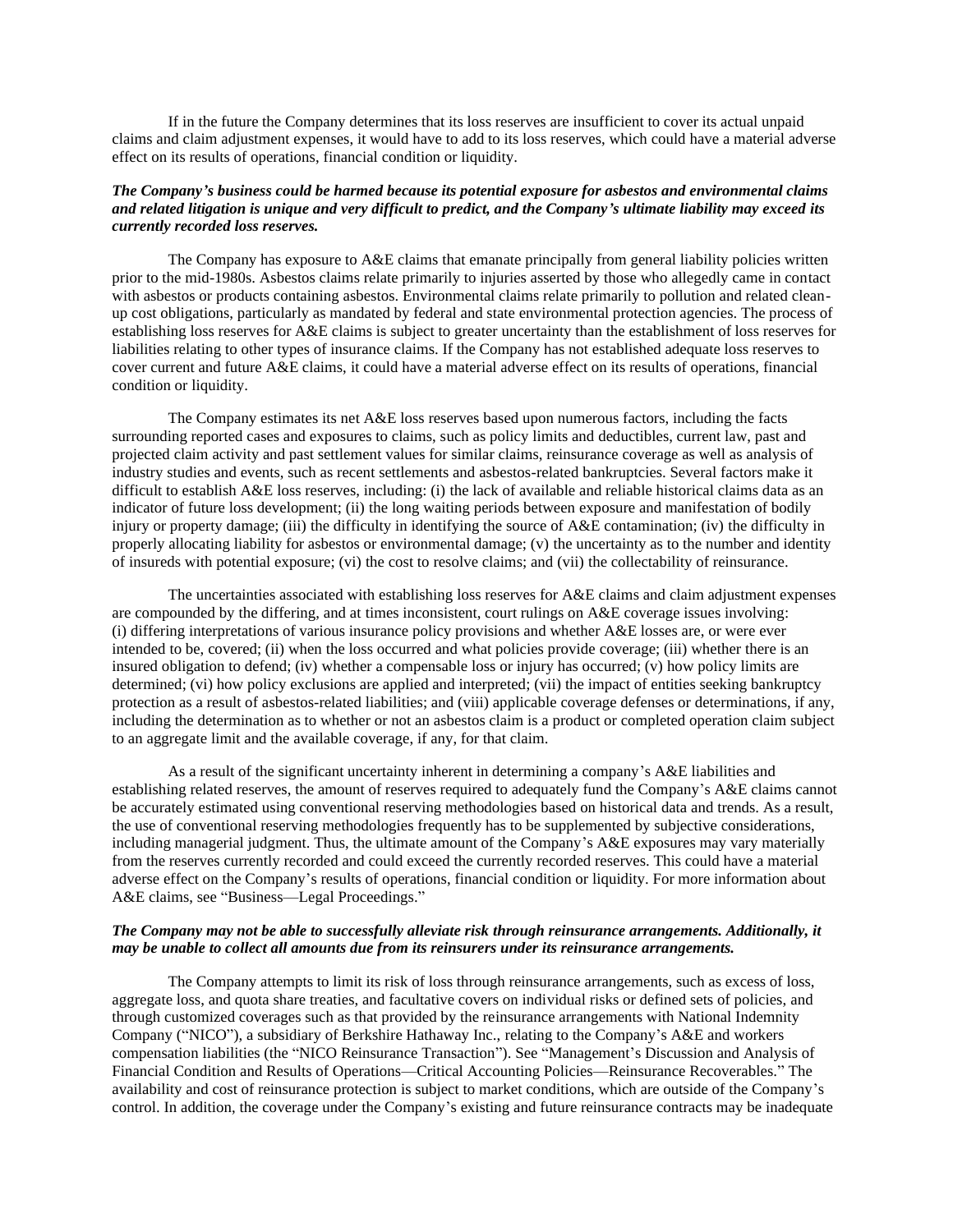to cover the Company's liabilities. As a result, the Company may not be able to successfully alleviate risk through these arrangements, which could have a material adverse effect on its results of operations, financial condition or liquidity. In particular, the hardening of the reinsurance market in past years has led to increased prices or less favorable terms during the renewal of some of the Company's reinsurance programs.

The Company is not relieved of its obligation to its policyholders by purchasing reinsurance. Accordingly, it is subject to credit risk with respect to its reinsurance if a reinsurer is unable to pay amounts owed to the Company as a result of a deterioration in the reinsurer's financial condition or if the reinsurer simply is unwilling to pay due to a dispute or other factors beyond the Company's control. In the past, certain reinsurers have ceased writing business and entered into run-off. Some of the Company's reinsurance claims may be disputed by the reinsurers, and the Company may ultimately receive partial or no payment. This is a particular risk in the case of claims that relate to insurance policies written many years ago, including those relating to A&E claims. The ability of reinsurers to transfer their risks to other, less creditworthy reinsurers may adversely affect the Company's ability to collect amounts due to the Company.

Included in reinsurance recoverables are certain amounts related to structured settlements. Structured settlements comprise annuities purchased from various life insurance companies to settle certain personal physical injury claims, of which workers compensation claims constitute a significant portion. In cases where the Company did not receive a release from the claimant, the structured settlement is included in reinsurance recoverables as the Company retains the contingent liability to the claimant. If the life insurance company fails to make the required annuity payments, the Company would be required to make such payments.

Because of the risks set forth above, the Company may not be able to collect all amounts due to it from reinsurers, and reinsurance coverage may not be available to the Company in the future at commercially reasonable rates or at all. In addition, life insurance companies may fail to make required annuity payments. As a result, there could be a material adverse effect on the Company's results of operations, financial condition or liquidity.

# *Disruptions to the Company's relationships with its independent agents and brokers could materially adversely affect it.*

Other than in the personal insurance segment of the Company's Global Retail Markets business, the Company markets substantially all of its insurance products through independent agents and brokers. Independent agents and brokers may sell the Company's competitors' products and may stop selling the Company's products altogether. Many insurers offer products similar to those of the Company. In choosing an insurance carrier, the Company's independent agents and brokers may consider ease of doing business, reputation, price of product, customer service, claims handling and the insurer's compensation structure. The Company may be unable to compete with insurers that adopt more aggressive pricing policies or more generous compensation structures, offer a broader array of products or have extensive promotional and advertising campaigns. Loss of the business provided through independent agents and brokers could have a material adverse effect on the Company's future business volume and results of operations.

# *During or following a period of financial market disruption or economic downturn, the Company's business could be materially and adversely affected.*

As a consequence of the global financial crisis of 2008 and the COVID-19 pandemic, worldwide financial markets experienced significant disruptions and, during a portion of this period, the United States and many other economies experienced a prolonged economic downturn, resulting in heightened credit risk, reduced valuation of investments and decreased economic activity. While economic conditions have generally improved, there is continued uncertainty regarding the duration and strength of the economic recovery. Even if growth continues, it may be at a slow rate for an extended period of time, and other economic conditions, such as employment rates, may continue to be weak. In addition, while inflation has recently been limited, it is possible that steps taken by the federal government to stabilize financial markets and improve economic conditions could lead to an inflationary environment. Furthermore, financial markets may again experience significant and prolonged disruption.

Economic uncertainty has been exacerbated in recent years by the increased potential for default by one or more European sovereign debt issuers, the potential partial or complete dissolution of the Eurozone and its common currency and the negative impact of such events on global financial institutions and capital markets generally.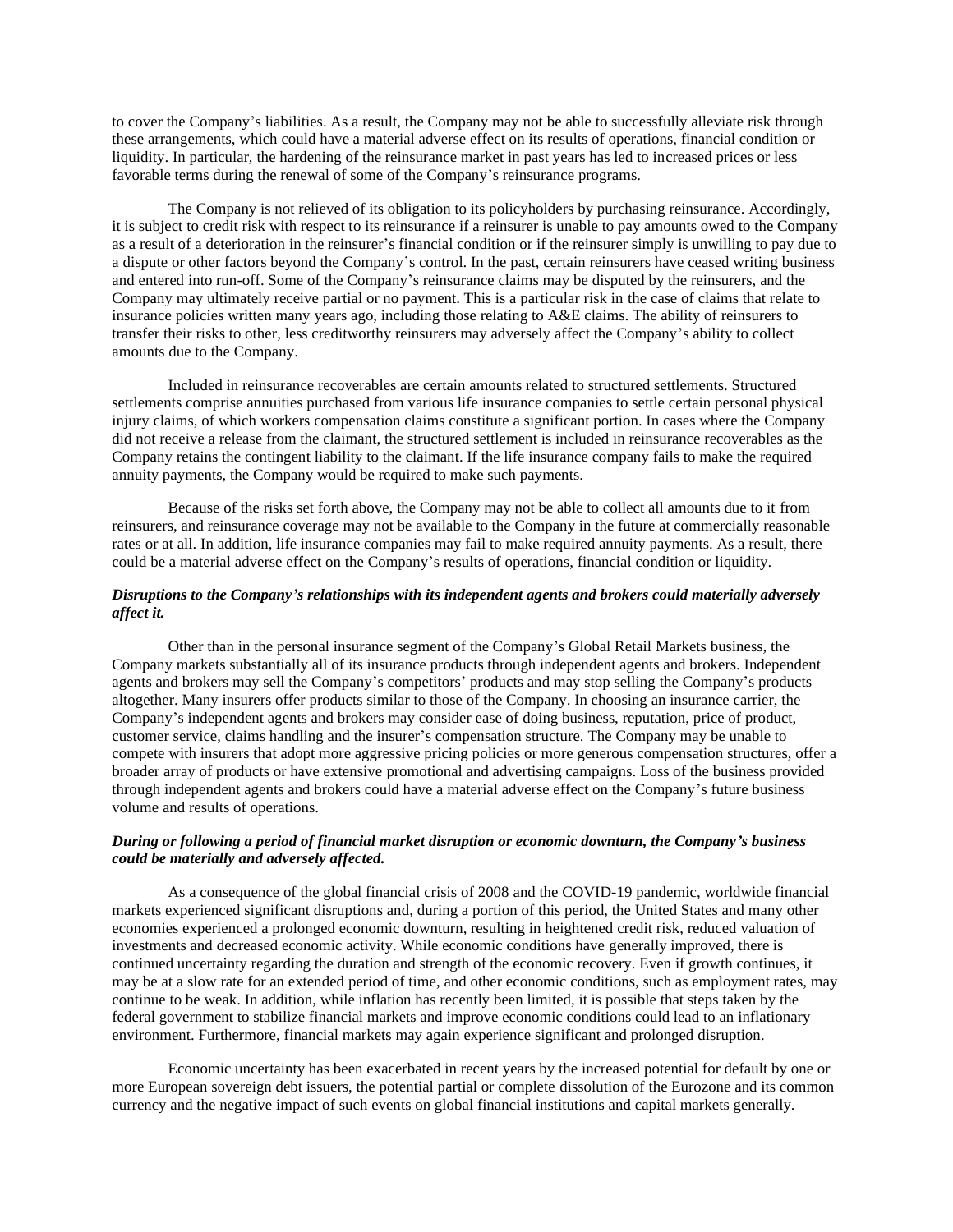Actions or inactions of European governments may affect these actual or perceived risks. In addition, future actions or inactions of the U.S. government, including a failure to increase the government debt limit or a shutdown of the federal government, could increase the actual or perceived risk that the United States may not ultimately pay its obligations when due and may disrupt financial markets.

A deterioration of economic conditions, or a significant disruption of the financial markets could have a material adverse effect on the Company's results of operations, financial condition or liquidity. Several of the risk factors discussed in this offering memorandum identify risks that result from, or are exacerbated by, an economic slowdown or financial disruption. These include risks related to the Company's investment portfolio, reinsurance arrangements, other credit exposures, estimates of claims and claim adjustment expense reserves, emerging claim and coverage issues, the competitive environment, regulatory developments and the impact of rating agency actions.

Many of these risks could materialize, and the Company's financial results could be negatively affected, even after the end of an economic downturn or financial disruption. During or following an economic downturn, lower levels of economic activity could reduce (and historically have reduced) exposure changes at renewal, which generally results in decreased premiums. They also could adversely affect (and historically have adversely affected) audit premium adjustments, policy endorsements and mid-term cancellations after policies are written, which could adversely affect the Company's written premiums. In addition, because earned premiums lag written premiums, the Company's results can be adversely affected after general economic conditions have improved.

An inflationary environment (which may follow government efforts to stabilize the economy) may also, as discussed in this offering memorandum, adversely affect the Company's loss costs and could adversely affect the valuation of its investment portfolio. Finally, as a result of the financial market disruptions over the past several years, the Company may, as discussed in this offering memorandum, face increased regulation.

#### *The Company's investment portfolio may suffer reduced returns or material losses.*

Investment returns are an important part of the Company's overall profitability and investment values can materially impact equity.

The Company's investment portfolio may be adversely affected by changes in interest rates. If the market value of the Company's fixed maturity portfolio decreases, the Company may realize losses if it deems the value of its fixed income portfolio to be other-than-temporarily impaired.

The Company's investment-grade bond portfolio is invested, in substantial part, in obligations of states, municipalities and political subdivisions (collectively referred to as the municipal bond portfolio). Notwithstanding the relatively low historical rates of default on many of these obligations, the occurrence of a major economic downturn, widening credit spreads, budgetary deficits or other events that adversely affect the issuers or guarantors of these securities could cause the value of the Company's fixed maturity securities portfolio and the Company's net income to decline and the default rate of the Company's fixed maturity securities portfolio to increase.

Supplementing the Company's broadly based portfolio of investment-grade bonds, the Company invests in additional asset types with the objective of further enhancing the portfolio's diversification and expected returns. These additional asset types include commercial mortgages and other real estate investments, non-investment-grade bonds, private equity, direct investments in natural resources and common and preferred stock.

During or following an economic downturn or period of financial market disruption, the Company's investment portfolio could be subject to higher risk. The value of the Company's investment portfolio is subject to the risk that certain investments may default or become impaired due to a deterioration in the financial condition of one or more issuers of the securities held in the portfolio. Such defaults and impairments could reduce the Company's net investment income and result in realized investment losses. In 2008 and 2009, worldwide financial markets experienced significant disruptions and the United States and many other economies experienced a prolonged economic downturn, resulting in heightened credit risk, reduced valuation of investments and decreased economic activity. The financial market volatility and the resulting negative economic impact could recur and it is possible that it may be prolonged, which could adversely affect the Company's current investment portfolio, make it difficult to determine the value of certain assets in the Company's portfolio or make it difficult for the Company to purchase suitable investments that meet its risk and return criteria. These factors could cause the Company to realize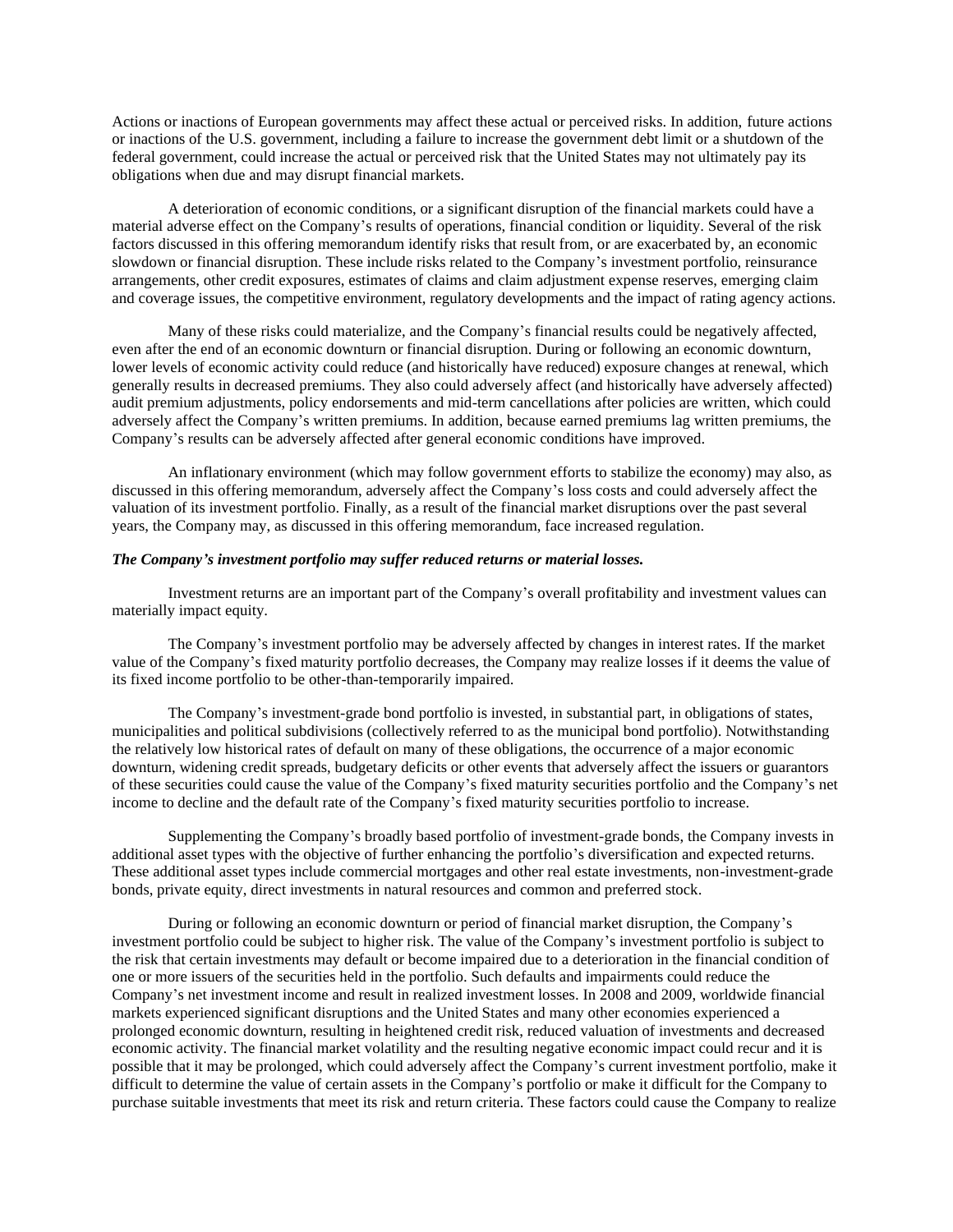less than expected returns on invested assets, sell investments for a loss or write off or write down investments, any of which could have a material adverse effect on the Company's results of operations or financial condition.

With economic uncertainty, the credit quality and ratings of securities in the Company's portfolio could be adversely affected. The National Association of Insurance Commissioners ("NAIC") could potentially apply a lower class code on a security than was originally assigned, which could adversely affect statutory surplus because securities with NAIC class codes 3 through 6 are required to be carried at lower of amortized cost or fair market value for statutory accounting purposes as compared to securities with NAIC class codes of 1 or 2 that are carried at amortized cost.

Because of the risks set forth above, the value of the Company's investment portfolio could decrease, the Company could experience reduced net investment income and the Company could incur realized investment losses, which could have a material adverse effect on its results of operations, financial condition or liquidity.

#### *The concentration of our investment portfolios in any particular single issuer or sector of the economy may have an adverse effect on our financial position or results of operations.*

Negative events or developments affecting any particular single issuer, industry, group of related industries or geographic sector may have an adverse impact on a particular holding or set of holdings. To the extent we have concentrated positions, it could have an adverse effect on our results of operations and financial position. Our investment risk management guidelines establish concentration limits for our investment portfolios.

#### *Our derivative transactions may adversely affect our liquidity and expose us to counterparty credit risk.*

Derivative instruments we hold to hedge, manage risks and for investment portfolio positioning (and occasionally for income generation) associated with our business and other risks might not perform as intended or expected resulting in higher realized losses and unforeseen stresses on liquidity. Market conditions can limit availability of hedging instruments and require us to post collateral. Our derivative strategies also rely on the performance of counterparties to such derivatives. These counterparties may fail to perform for various reasons resulting in losses on uncollateralized positions.

# *Interest rates may rise or decline, resulting in a change in the carrying value of the Company's investments or a reduction in its liquidity.*

Interest rates are currently low relative to historical levels. Changes in interest rates (inclusive of credit spreads) affect the carrying value of the Company's investment-grade bonds and returns on the Company's investment-grade bonds and short-term investments. A decline in interest rates reduces the returns available on new investments, thereby negatively impacting the Company's net investment income. Conversely, rising interest rates reduce the market value of existing investments in investment-grade bonds. During periods of declining market interest rates, the Company would face the prospect of reinvesting the cash it receives as interest or return of principal on its investments in lower-yielding high-grade instruments or in lower-credit instruments to maintain comparable returns. Issuers of fixed income securities could also decide to prepay their obligations in order to borrow at lower market rates, which would increase the percentage of the Company's portfolio that the Company would have to reinvest in lower-yielding investments of comparable credit quality or in lower quality investments offering similar yields. In the event that the Company incurs debt on which interest is tied to a floating interest rate, a rise in interest rates could increase the interest expense associated with such debt, resulting in a reduction to the Company's liquidity.

#### *The Company is subject to the types of risks inherent in making alternative investments in private limited partnerships, limited liability companies, commercial mortgages and direct investments in natural resources.*

The Company's investments include investments in private limited partnerships, limited liability companies, commercial mortgages and direct investments in natural resources. The Company's investments in these entities are long-term in nature and highly illiquid.

With respect to investments in private limited partnerships, limited liability companies and direct investments in natural resources, the amount and timing of income from these entities tends to be variable as a result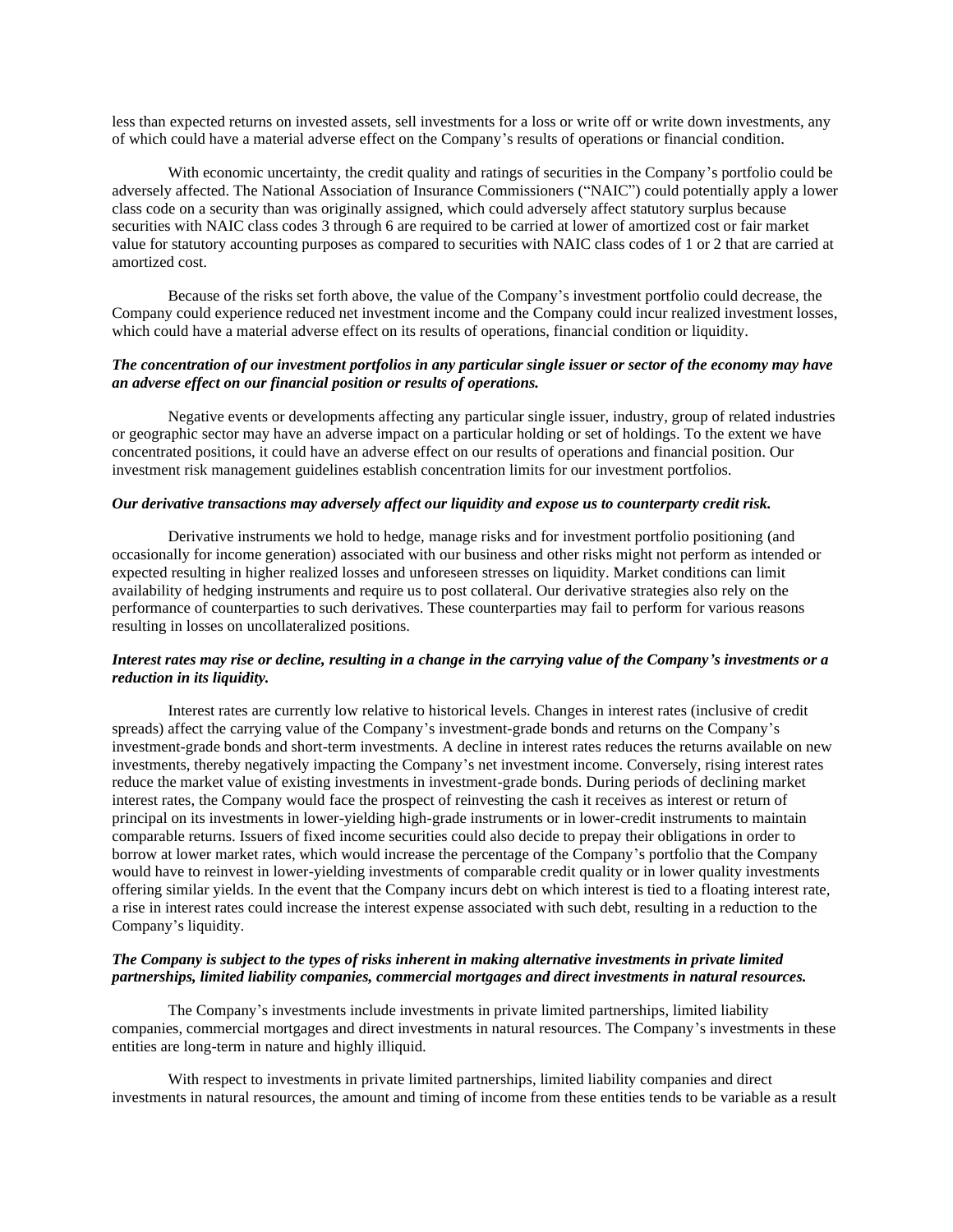of the performance and investment stage of the underlying investments. The timing of distributions from these entities, which depend on particular events relating to the underlying investments as well as the entities' schedules for making distributions and their need for cash, can be difficult to predict. As a result, the amount of income that the Company records from these investments can vary substantially from quarter to quarter. In addition, general volatility in the capital markets and the dislocation of the credit markets may reduce investment income from these types of investments. As of June 30, 2021 the Company had unfunded commitments in private equity partnerships of \$1.453 billion, natural resources of \$686 million, real estate of \$1.592 billion, private credit of \$1.916 billion and other of \$84 million.

With respect to investments in commercial mortgages, the amount and timing of distributions tends to be more consistent than the investments discussed above; however, they can vary depending on the interest rate environment. If the trend is toward falling interest rates, then the return on investments in commercial mortgages may decrease as a result of prepayments. While in a period of rising interest rates or a worsening economy, returns on mortgage investments may be affected by an increase in defaults.

With respect to investments in private limited partnerships and limited liability companies, the Company is also subject to the risks arising from the fact that the determination of the fair value of these types of investments is inherently subjective. The general partner of each of these partnerships generally reports the change in the fair value of the interests in the partnership on a one quarter lag because of the nature of the underlying assets or liabilities. Since these partnerships' underlying investments consist primarily of assets or liabilities for which there are no quoted prices in active markets for the same or similar assets, the valuation of interests in these partnerships is subject to a higher level of subjectivity than substantially all of the Company's other investments. Each of these general partners is required to determine fair value by the price obtainable for the sale of the interest at the time of determination. Valuations based on unobservable inputs are subject to greater scrutiny and reconsideration from one reporting period to the next, and therefore the changes in the fair value of these investments may be subject to significant fluctuations which could lead to significant decreases in their fair value from one reporting period to the next. Since the Company records its investments in these various entities under the equity method of accounting, any decreases in the valuation of these investments would negatively affect its results of operations.

# *The valuation of the Company's investments includes methodologies, estimations and assumptions that are subject to differing interpretations and could result in changes to investment valuations that may have a material adverse effect on the Company's results of operations, financial condition or liquidity.*

Fixed maturities, equities, LP, LLC and other equity method investments, and cash and cash equivalents, which are reported at fair value on the balance sheet, represented the majority of the Company's total cash and invested assets as of June 30, 2021. As required under accounting rules, the Company has categorized these securities into a three-level hierarchy, based on the priority of the inputs to the respective valuation technique. The fair value hierarchy gives the highest priority to quoted prices in active markets for identical assets or liabilities (Level 1); the next priority to quoted prices in markets that are not active or inputs that are observable either directly or indirectly, including (i) quoted prices (a) for similar assets or liabilities other than quoted prices in Level 1 or (b) in markets that are not active or (ii) other inputs that can be derived principally from, or corroborated by, observable market data for substantially the full term of the assets or liabilities (Level 2); and the lowest priority to unobservable inputs supported by little or no market activity and that reflect the reporting entity's own assumptions about the exit price, including assumptions that market participants might use in pricing the asset or liability (Level 3). An asset or liability's classification within the fair value hierarchy is based on the lowest level of significant input to its valuation. At June 30, 2021, approximately 15.5% and 81.8% of these securities represented Level 1 and Level 2, respectively. The Company generally uses a combination of independent pricing services and broker quotes to price its investment securities. However, prices provided by independent pricing services and independent broker quotes can vary widely even for the same security. To the extent that the Company is incorrect in its determination of fair value of its investment securities or its determination that a decline in their value is other-than-temporary, the Company may realize losses that never actually materialize or may fail to recognize losses within the appropriate period.

Rapidly changing and unprecedented credit and equity market conditions could increase the difficulty in valuing certain of the Company's securities and materially impact the valuation of securities as reported within the Company's financial statements and the period-to-period changes in value could vary significantly. Decreases in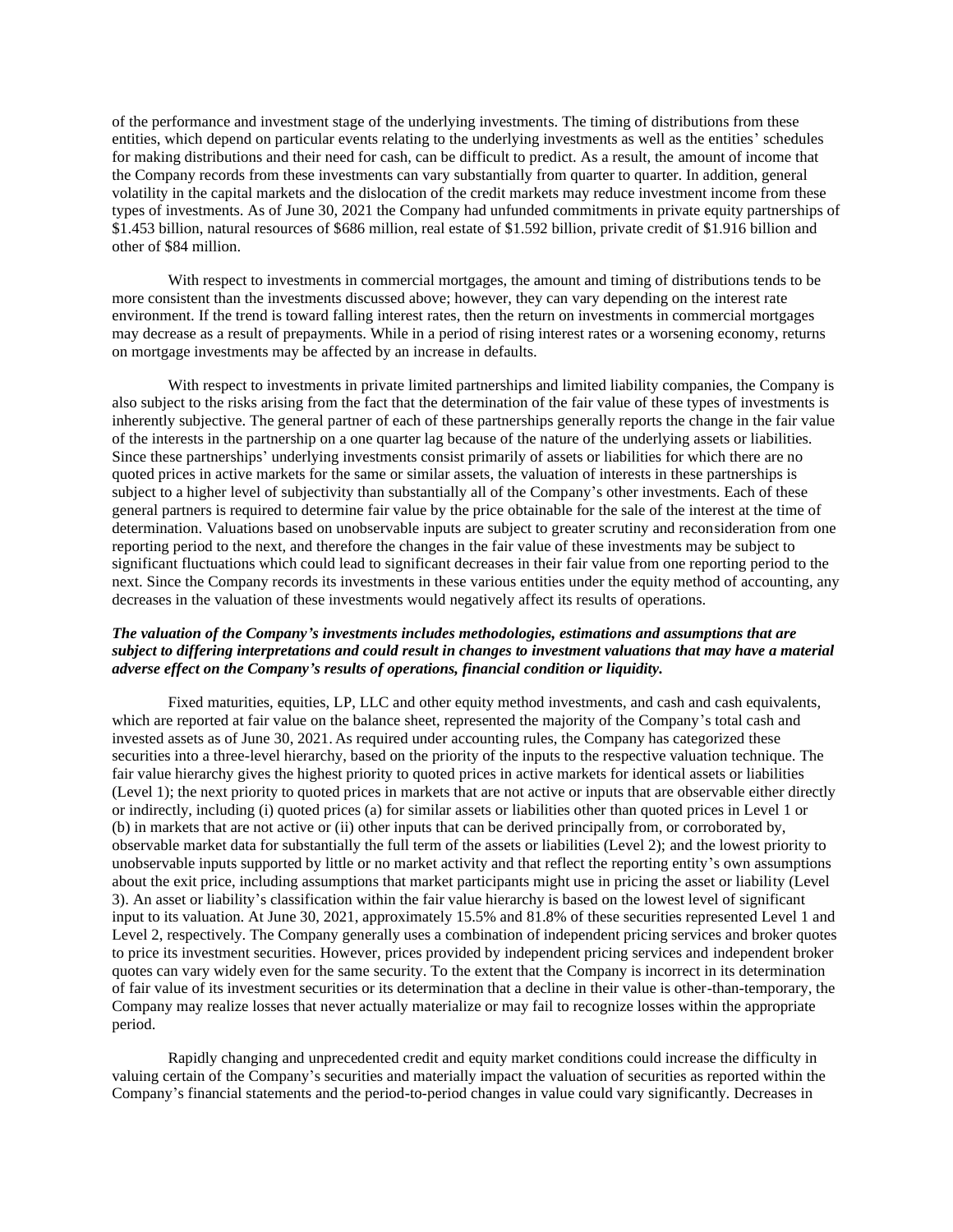value may result in an increase in non-cash other-than-temporary impairment charges and may have a material adverse effect on the Company's results of operations, financial condition or liquidity.

### *The determination of the amount of impairments taken on the Company's investments has a degree of subjectivity and could have a material adverse effect on the Company's results of operations, financial condition or liquidity.*

The determination of the amount of impairments taken on the Company's investments is based on the Company's periodic evaluation and assessment of its investments and known and inherent risks associated with the various asset classes. Such evaluations and assessments are revised as conditions change and new information becomes available. Management updates its evaluations regularly and reflects changes in impairments as such evaluations are revised. There can be no assurance that management has accurately assessed the level of impairments reflected in the Company's financial statements. Furthermore, additional impairments may need to be taken in the future. Historical trends may not be indicative of future impairments. For further information on the Company's review of investments, see "Management's Discussion and Analysis of Financial Condition and Results of Operations—Critical Accounting Policies—Impairment Loss on Investments."

# *The Company may suffer losses from unfavorable outcomes from litigation and other legal proceedings, which may have a material adverse effect on its results of operations, financial condition or liquidity, and the effects of emerging claim and coverage issues on its business are uncertain.*

In the ordinary course of business, the Company is subject to litigation and other legal proceedings as part of the claims process, the outcomes of which are uncertain. The Company maintains reserves for these legal proceedings as part of its reserves for unpaid claims and claim adjustment expenses. The Company also maintains separate reserves for legal proceedings that are not related to the claims process. In the event of an unfavorable outcome in one or more legal matters, the Company's ultimate liability may be in excess of amounts the Company has currently reserved for, and such additional amounts may have a material adverse effect on the Company's results of operations, financial condition or liquidity.

As industry practices and legal, judicial, social, financial, technological and other environmental conditions change, unexpected and unintended issues related to claims and coverage may emerge. These issues may adversely affect the Company's business by either extending coverage beyond the Company's underwriting intent or by increasing the number or size of claims. Examples of emerging claims and coverage issues include:

- judicial expansion of policy coverage and the impact of new theories of liability;
- plaintiffs targeting property and casualty insurers, including the Company, in purported class action litigation relating to claims-handling and other practices;
- claims relating to construction defects, which often present complex coverage and damage valuation questions;
- the assertion of "public nuisance" theories of liability, pursuant to which plaintiffs seek to recover money spent to administer public health care programs or to abate hazards to public health and safety; and

claims relating to unanticipated consequences of current or new technologies.

In some instances, these emerging issues may not become apparent for some time after the Company has issued the affected insurance policies. As a result, the full extent of liability under the Company's insurance policies may not be known for many years after the policies are issued.

In addition, the potential passage of new legislation designed to expand the right to sue, to remove limitations on recovery, to extend the statutes of limitations or otherwise to repeal or weaken tort reforms could have an adverse impact on the Company's business.

The importance of environmental, social and governance issues ("ESG") and the Company's rankings on indices regarding ESG issues have become increasingly important to the Company's investors, customers and employees. The perceived failure of the Company to respond to the pressures brought about by such interested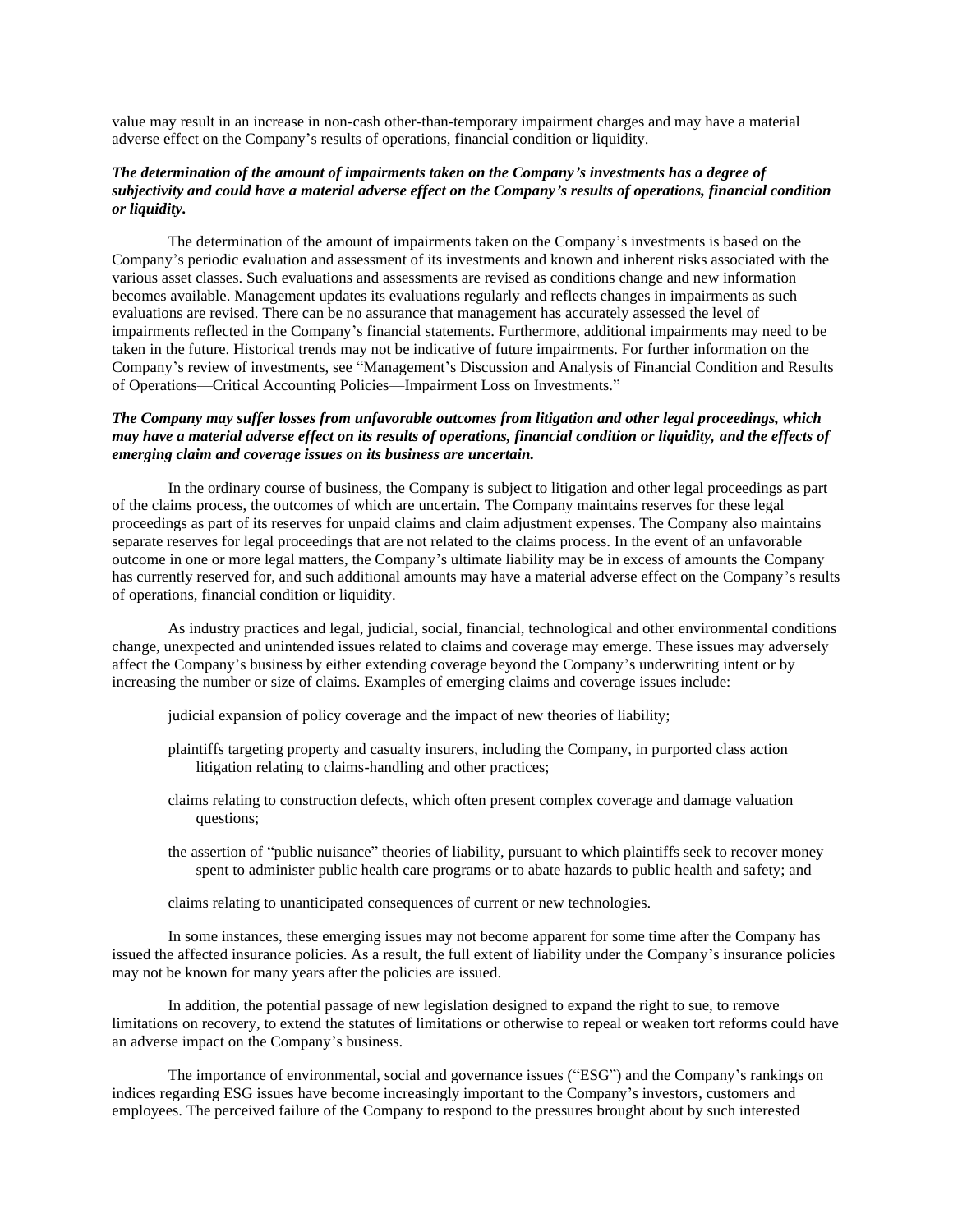parties in a timely and adequate manner could have an adverse effect on the Company's reputation and its ability to issue additional securities, to sell its products and to hire and maintain skilled employees, which could have an adverse impact on the Company's results of operations and financial position.

The effects of these and other unforeseen emerging claim and coverage issues are extremely hard to predict and could harm the Company's business and have a material adverse effect on the Company's results of operations, financial condition or liquidity.

#### *The Company is exposed to credit risk in certain of its business operations.*

In addition to exposure to credit risk related to its investment portfolio, reinsurance recoverables and surety insurance operations discussed elsewhere in this offering memorandum, the Company is exposed to credit risk in several other areas of its business operations, including credit risk relating to policyholders and independent agencies.

A portion of the Company's commercial business is written with large deductible insurance policies. Under some commercial insurance contracts with deductible features, the Company is obligated to pay the claimant the full amount of the claim. The Company is subsequently reimbursed by the contract holder for the deductible amount, and is subject to credit risk until such reimbursement is made. Additionally, retrospectively rated policies are also used, primarily for workers compensation coverage, whereby the ultimate premium is determined based on actual loss activity. Although the retrospectively rated feature of the policy substantially reduces insurance risk for the Company, it does introduce credit risk to the Company. The Company's results of operations could be adversely affected if a significant portion of such contract holders failed to reimburse the Company for the deductible amount or the retrospectively rated policyholders failed to pay additional premiums owed.

The Company is exposed to credit risk in its surety operations, where it guarantees to a third party that the Company's customer will satisfy certain performance obligations (for example, a construction contract) or certain financial obligations. If the Company's customer defaults, the Company may suffer losses and be unable to be reimbursed by that customer. In addition, in accordance with industry practice, multiple insurers participate as cosureties on large surety bonds and the co-surety obligations under these arrangements are typically joint and several. In that context, the Company is exposed to credit risk with respect to its co-sureties.

In accordance with industry practice, when customers purchase insurance policies from the Company through independent agents and brokers, the premiums relating to those policies are often paid to the agents and brokers for payment to the Company. In most jurisdictions, the premiums will be deemed to have been paid to the Company whether or not they are actually received by the Company. Consequently, the Company assumes a degree of credit risk associated with amounts due from independent agents and brokers.

To a large degree, the credit risk the Company faces is a function of the economy. Accordingly, the Company faces a greater risk in an economic downturn. While the Company attempts to manage the risks discussed above through underwriting and investment guidelines, collateral requirements and other oversight mechanisms, the Company's efforts may not be successful. For example, collateral obtained may subsequently have little or no value. As a result, the Company's exposure to the above credit risks could have a material adverse effect on its results of operations, financial condition or liquidity.

### *Terrorist acts could have a material adverse effect on the Company's business, results of operations, financial condition or liquidity, and the Company's ability to reinsure or manage such risk is limited.*

The Terrorism Risk Insurance Program (the "Program") established under the Terrorism Risk Insurance Act of 2002, as amended by the Terrorism Risk Insurance Extension Act of 2005 and the Terrorism Risk Insurance Program Reauthorization Acts of 2007, 2015 and 2019 (each a "Reauthorization" and collectively, the "Terrorism Acts"), generally requires all commercial property and casualty insurers writing business in the United States to make terrorism coverage available to commercial policyholders and provides a federal backstop for certified terrorist acts, which result in losses above insurance company deductible amounts. The Terrorism Acts directly apply to the Company's U.S. property and casualty insurance business. For a loss to be covered under the Program, the loss must meet certain aggregate industry loss minimums and must be the result of an event that is certified as an act of terrorism by the U.S. Secretary of the Treasury. As of January 1, 2020, participating insurers are entitled to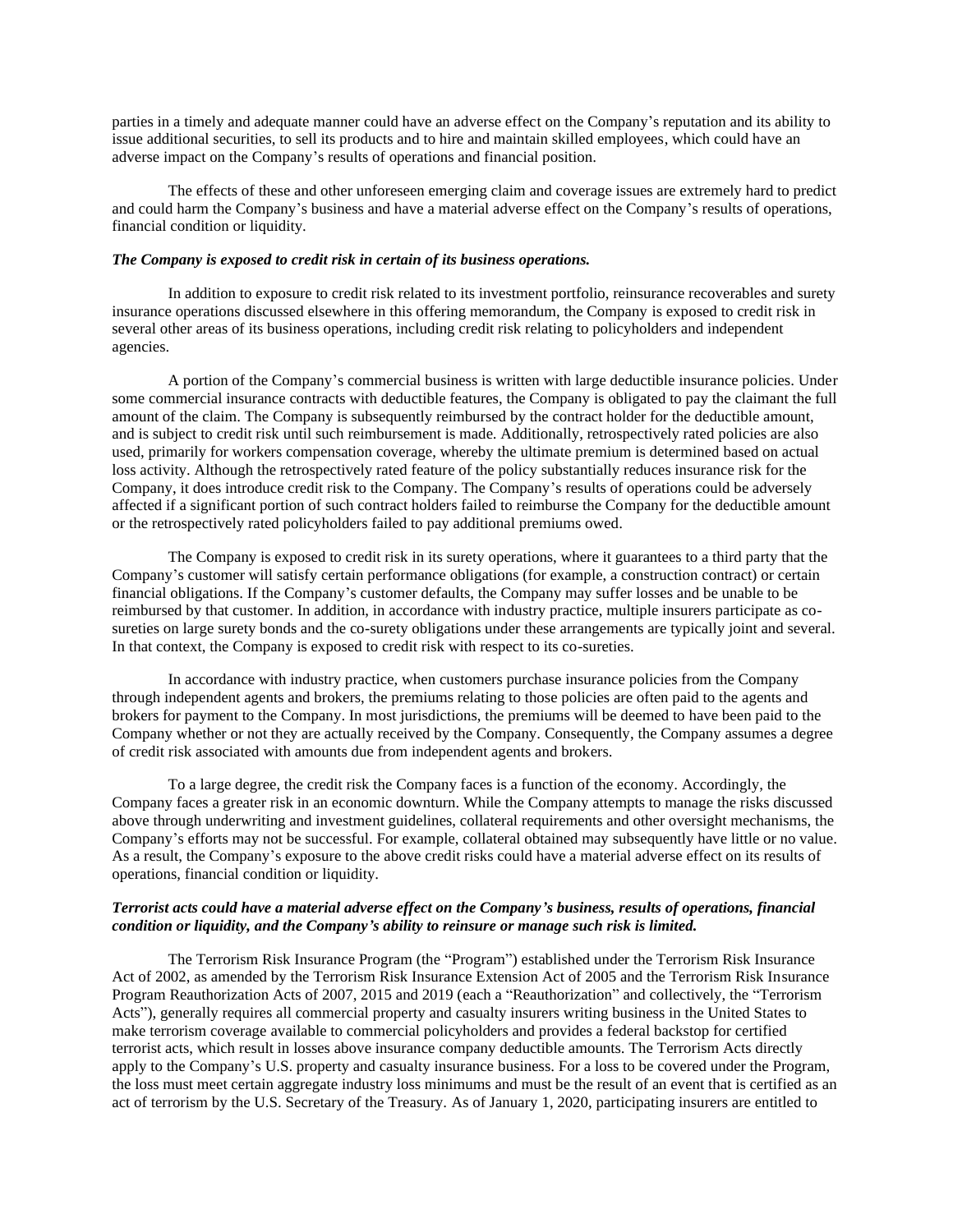receive reimbursement from the federal government on eligible lines of business for "certified" acts of terrorism for 80% of paid losses in excess of the insurer's deductible, provided the aggregate industry losses exceed \$200 million to a maximum industry loss of \$100 billion. These thresholds will remain in place through 2027 as a result of the 2019 Reauthorization. The deductible for any calendar year is equal to 20% of the insurer's direct earned premiums for covered lines for the preceding calendar year. The Company's estimated deductible under the Program is \$1.798 billion for 2021. Certain lines of business that the Company writes, including commercial automobile, professional liability (excluding directors and officers), surety, burglary and theft and farmowners multiple-peril are exempted from coverage under the Program. In the case of a war declared by Congress, only workers compensation losses are covered by the Program. The U.S. Secretary of the Treasury may "certify," for coverage under the Program, acts of terrorism committed by any individual(s), foreign or domestic. Damage outside the United States is not covered except in limited circumstances. The Program will remain in effect until December 31, 2027. There can be no assurance that it will be extended beyond that date. In the event that the Program is not extended beyond December 31, 2027 and in the absence of a private reinsurance market for terrorism reinsurance, the Company may be required to accept financial responsibility for losses that it would not otherwise insure unless state insurance departments allow for the non-renewal of business with significant terrorism risk exposure or the exclusion of coverage for terrorism risks under policy renewals. Because the interpretation of the Program is untested, there is substantial uncertainty as to how it will be applied to specific circumstances. It is also possible that future legislative action could change the Program. Further, given the unpredictable frequency and severity of terrorism losses, as well as the limited terrorism coverage in the Company's own reinsurance program, future losses from acts of terrorism, particularly "unconventional" acts of terrorism involving nuclear, biological, chemical or radiological events, could have a material adverse effect on the Company's results of operations, financial condition or liquidity in future periods.

Independent of limitations on coverage under the Program, the occurrence of one or more terrorist attacks in the geographic areas the Company serves could result in substantially higher claims under its insurance policies than it has anticipated. Private sector catastrophe reinsurance is extremely limited and generally unavailable for terrorism losses caused by attacks with nuclear, biological, chemical or radiological weapons. Accordingly, the effects of a terrorist attack in the geographic areas the Company serves may result in claims and related losses for which it does not have adequate reinsurance. This would likely cause the Company to increase its loss reserves. Further, the continued threat of terrorism and the occurrence of terrorist attacks, as well as heightened security measures and military action in response to these threats and attacks, may cause significant volatility in global financial markets, disruptions to commerce and reduced economic activity. These consequences could have an adverse effect on the value of the assets in the Company's investment portfolio. The continued threat of terrorism also could result in increased reinsurance prices and potentially cause the Company to retain more risk than it otherwise would retain if it were able to obtain reinsurance at lower prices. Terrorist attacks also could disrupt the Company's operation centers and business capabilities generally. As a result, it is possible that any, or a combination of all, of these factors may have a material adverse effect on the Company's results of operations, financial condition or liquidity.

# *The property and casualty insurance industry is highly competitive, and the Company may not be able to compete effectively in the future.*

The property and casualty insurance industry is highly competitive and has, from time to time, experienced severe price competition. The Company competes with both domestic insurers, including both national insurers and regional insurers, and foreign insurers. Overall, competition is increasing in all of our businesses, including as a result of increased price transparency. The competitive environment in which the Company operates could be affected by current general economic conditions, which could reduce the volume of business available to the Company as well as to its competitors. In addition, the competitive environment could be affected by changes in customer preferences, such as a possible increase in customer focus on price over other competitive criteria. Over time, this increased focus on price may provide a relative advantage to carriers that have more efficient cost structures and that are better able to accurately estimate, and price for, claims and claim adjustment expenses. Furthermore, some competitors may have greater financial, marketing or management resources than the Company, or have longer-term business relationships with customers, which may be a significant competitive advantage. If we are not able to operate with a competitive cost structure or accurately estimate and price for claims and claim adjustment expenses, the Company's underwriting margins could be adversely affected over time.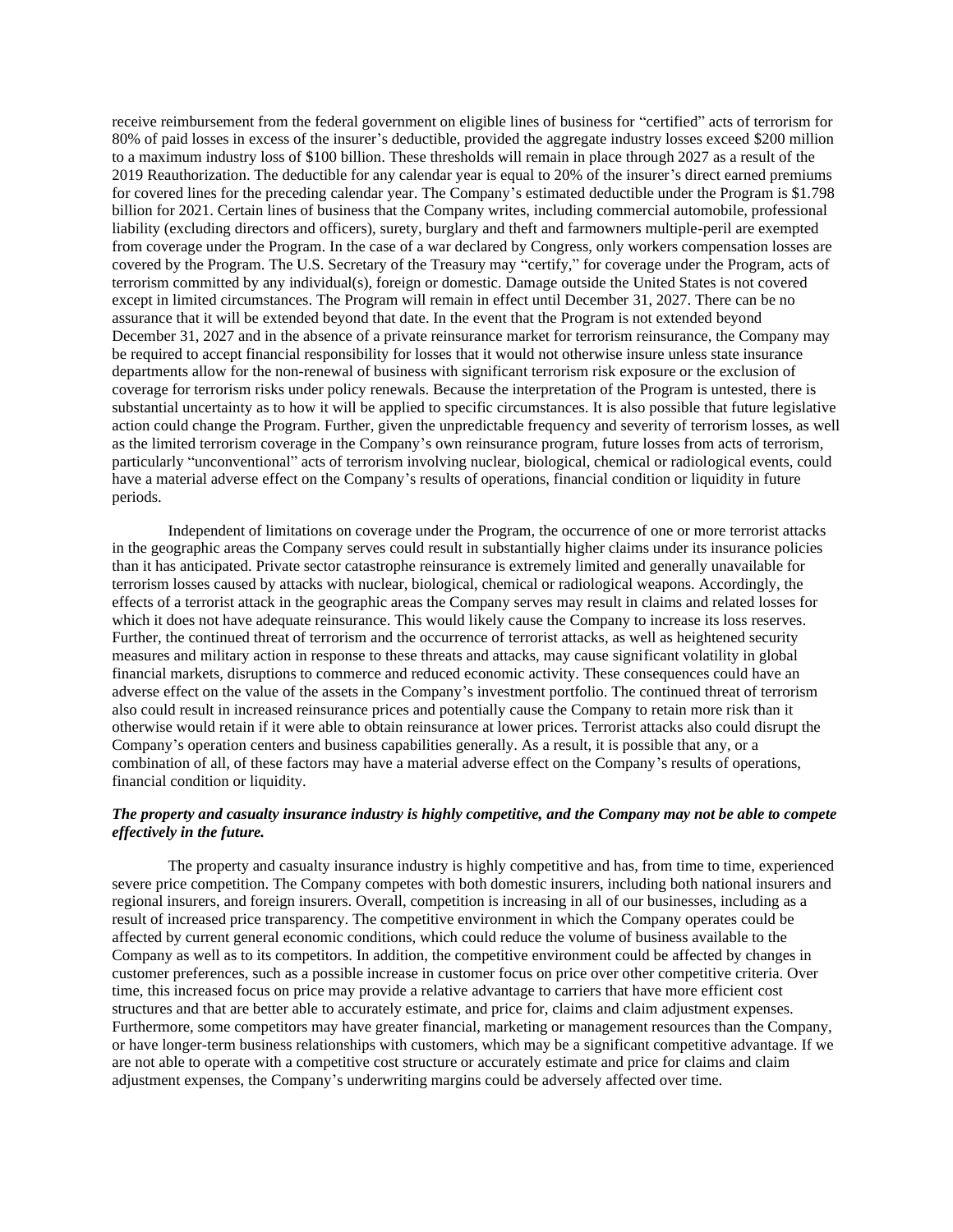A number of the Company's competitors may offer products at prices and on terms that are not consistent with the Company's economic standards in an effort to maintain their business or write new business. The Company's competitive position is based not only on its ability to profitably price its business, but also on product features and quality, scale, customer service, financial strength, claims-paying ratings, credit ratings, e-business capabilities, name recognition and agent compensation. The Company may have difficulty in continuing to compete successfully on any of these bases in the future.

In addition, the advent of driverless cars and technologies that facilitate ride sharing could materially alter the way automobile insurance is marketed, priced and underwritten.

#### *The Company's underwriting results are dependent on its ability to match rate to risk. If the Company's pricing models fail to price risks accurately, its profitability may be adversely affected.*

The profitability of the Company's property and casualty business substantially depends on the extent to which its actual claims experience is consistent with the assumptions it uses in pricing its policies. The Company uses automated underwriting tools for many of its property and casualty products, as well as tiered pricing structures to match its premium rates to the risks it insures. If the Company expands its appetite into different markets and products, it will write more policies in markets and geographical areas where it has less data specific to these new markets and accordingly may be more susceptible to error in its models or claim adjustments. If the Company fails to appropriately price the risks it insures, if it fails to change its pricing model to reflect its current experience or if its claims experience is more frequent or severe than its underlying risk assumptions, its profit margins may be negatively affected. To the extent the Company has overpriced risks, new-business growth and retention of its existing business may be adversely affected.

#### *The Company's businesses are heavily regulated, and changes in regulation may reduce its profitability and limit its growth.*

The Company is extensively regulated and supervised in the jurisdictions in which it conducts business. This regulatory system is generally designed to protect the interests of policyholders and not necessarily the interests of insurers and investors. This system addresses, among other things:

licensing companies and agents to transact business and authorizing lines of business;

calculating the value of assets to determine compliance with statutory requirements;

mandating certain insurance benefits;

regulating certain premium rates;

reviewing and approving policy forms;

- regulating unfair trade and claims practices, including through the imposition of restrictions on marketing and sales practices, distribution arrangements and payment of inducements;
- establishing statutory capital and surplus requirements;
- approving changes in control of insurance companies;
- restricting the payment of dividends and other transactions between affiliates;
- establishing assessments and surcharges for guaranty funds, second-injury funds and other mandatory pooling arrangements;

requiring insurers to dividend to policyholders any excess profits;

regulating the types, amounts and valuation of investments; and

regulating a variety of other financial and non-financial components of an insurer's business.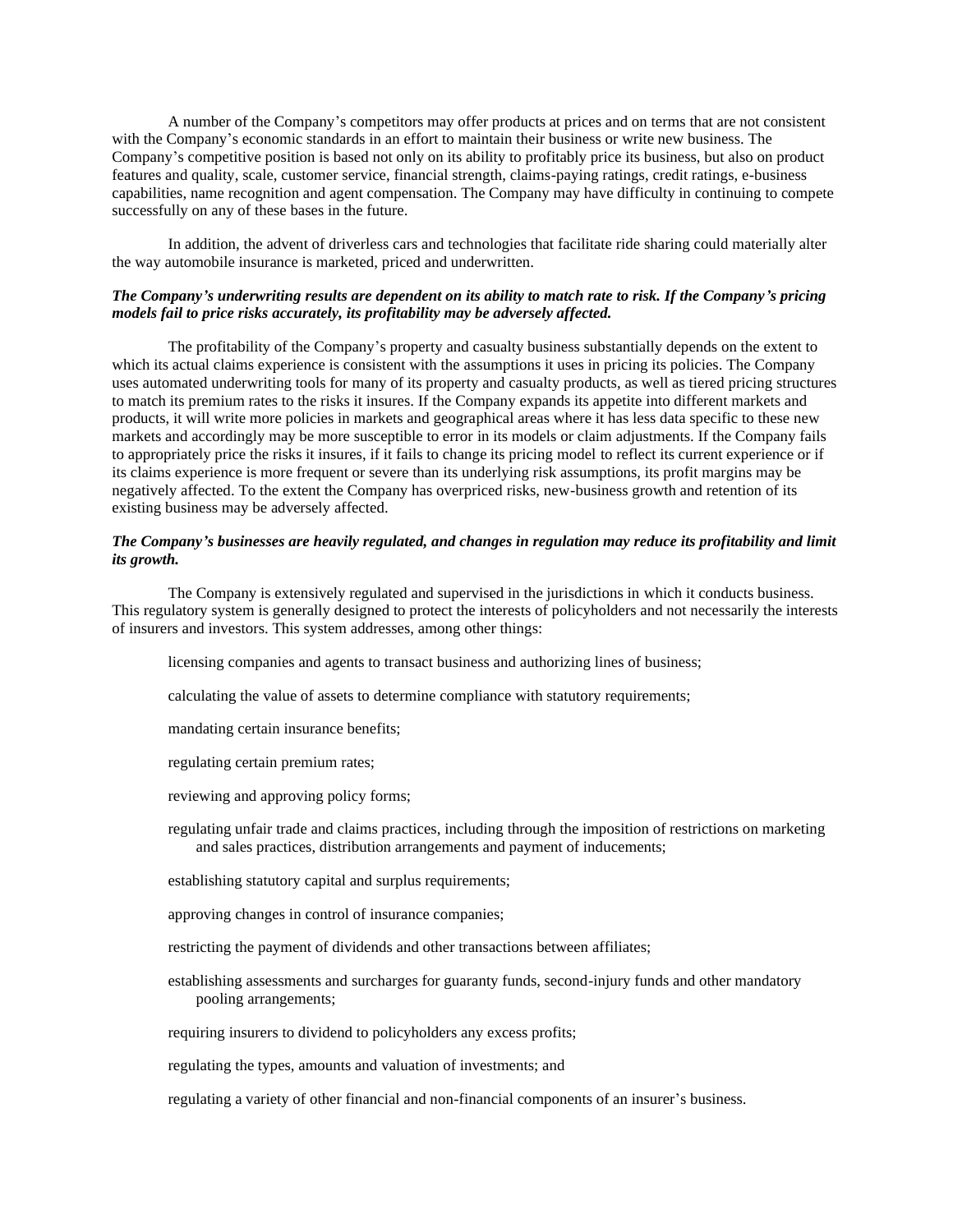In recent years, the state insurance regulatory framework has come under increased scrutiny, and some state legislatures have considered legislation or enacted laws and state insurance departments have adopted regulations that may alter or increase state authority to regulate insurance companies and insurance holding companies. Further, the NAIC and state insurance regulators continually reexamine existing laws and regulations, specifically focusing on modifications to statutory accounting principles, holding company regulations, interpretations of existing laws and the development of new laws and regulations. The NAIC has undertaken a Solvency Modernization Initiative focused on updating the solvency regulatory framework, including capital requirements, governance, risk management, accounting and financial reporting, group supervision and reinsurance.

In a time of financial uncertainty or a prolonged economic downturn, regulators may choose to adopt more restrictive insurance laws and regulations. For example, insurance regulators may choose to restrict the ability of Insurance Subsidiaries to make payments to their parent companies or reject rate increases due to the economic environment.

In addition, in connection with the current COVID-19 pandemic, some policymakers are considering proposals that would retroactively nullify existing insurance policy exclusions for pandemics, illnesses or viruses, in particular, with respect to business interruption insurance. Policymakers are considering similar proposals in non-US jurisdictions where the Company writes business.

The Company's ability to change its rates in response to competition or to increased costs depends, in part, on whether the applicable state insurance rate regulation laws require the prior approval of a rate increase by or notification to the applicable insurance regulators either before or after a rate increase is imposed.

Compliance with applicable laws and regulations is time consuming and personnel-intensive, and changes in these laws and regulations may materially increase the Company's direct and indirect compliance costs and other expenses of doing business, thus having a material adverse effect on its financial condition and results of operations. If there were to be changes to statutory or regulatory requirements, the Company may be unable to fully comply with or maintain all required insurance licenses and approvals. Regulatory authorities have relatively broad discretion to grant, renew and revoke licenses and approvals. If the Company does not have all requisite licenses and approvals or does not comply with applicable statutory and regulatory requirements, the regulatory authorities could preclude or temporarily suspend the Company from carrying on some or all of its insurance activities or monetarily penalize it, which could have a material adverse effect on its results of operations, financial condition or liquidity. The Company cannot predict with certainty the effect any proposed or future legislation or regulatory initiatives may have on the conduct of its business.

While the U.S. federal government has not historically regulated the insurance business, in 2010 the Dodd-Frank Wall Street Reform and Consumer Protection Act (the "Dodd-Frank Act") established a Federal Insurance Office (the "FIO") within the U.S. Department of the Treasury. The FIO has limited regulatory authority and is empowered to gather data and information regarding the insurance industry and insurers. In December 2013, the FIO released a report recommending ways to modernize and improve the system of insurance regulation in the United States. While the report did not recommend full federal regulation of insurance, it did suggest an expanded federal role in some circumstances. In addition, the report suggested that Congress should consider direct federal involvement to fill regulatory gaps identified in the report, should those gaps persist, for example, by considering either establishing a federal coordinating body or a direct regulator of select aspects of the industry, such as large complex institutions or institutions that seek a federal charter, if a law is passed to allow a federal charter. In November 2016, the FIO released a report on consumer protection and access to insurance that highlighted purported gaps and inconsistencies in state insurance consumer protections in such areas such as the use of consumer data in underwriting and pricing, cybersecurity, environmental hazards, underwriting classifications and policy language, among others. The report suggests options at the state and federal levels to address these gaps and inconsistencies. It is not clear as to the extent, if any, either of these reports will lead to regulatory changes or how any such changes would impact the Company. Further, the Dodd-Frank Act gives the Federal Reserve supervisory authority over a number of non-bank financial services holding companies, including insurance companies, if they are designated by a two-thirds vote of the Financial Stability Oversight Council (the "FSOC") as systemically important financial institutions ("SIFI"). To date, the FSOC has not designated the Company as a non-bank SIFI. However, the FSOC may conclude in the future that the Company is a SIFI. If the Company were designated as a SIFI, the Federal Reserve's supervisory authority would include the ability to impose heightened financial regulation and could impact requirements regarding the Company's capital, liquidity and leverage as well as its business and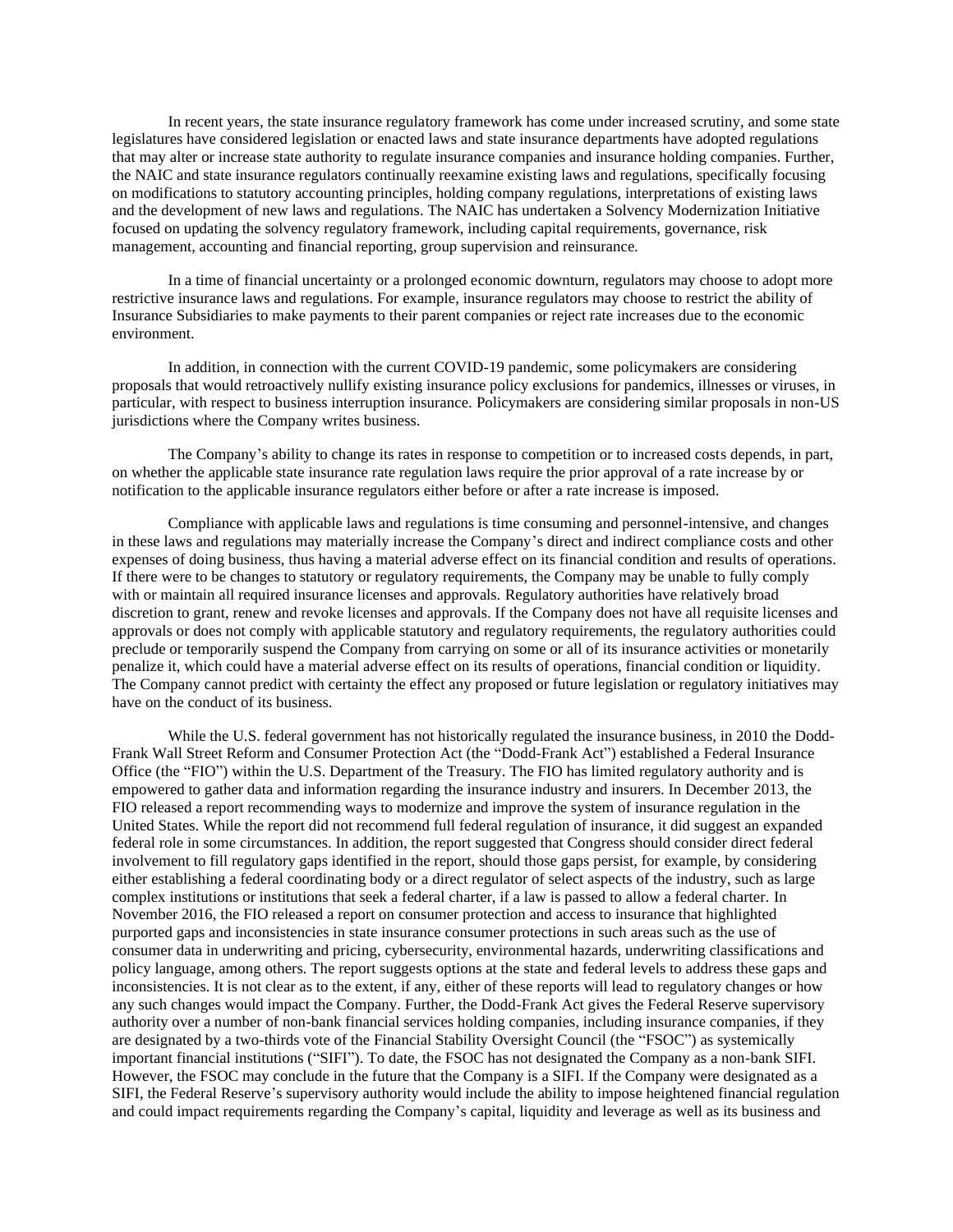investment conduct. This potential outcome may be less likely in the future. In December 2019, the FSOC issued final guidance on an activities-based approach – or "ABA" – to identifying and addressing potential risks to U.S. financial stability. While retaining back-up ability to designate entities, the new FSOC focus will be on identifying activities that present potential systemic risk to the U.S. economy, including the risks posed by a changing climate, and applying measures through existing functional regulation or fashioning other approaches to resolve the risk. The Company could face the risk of having one or more activities in which it is presently engaged, or a future business initiative, identified, which could subject the Company to additional regulation and reporting obligations. As a result of the foregoing, the Dodd-Frank Act, or other additional federal regulation that is adopted in the future, could impose significant burdens on the Company, including impacting the ways in which it conducts its business, increasing compliance costs and duplicating state regulation, and could result in a competitive disadvantage, particularly relative to smaller insurers that may not be subject to the same level of regulation.

# *Changes in legislation, regulation and government policy may have a material adverse effect on the Company's business in the future.*

The recent elections in the United States could result in significant changes in, and uncertainty with respect to, legislation, regulation and government policy. While it is not possible to predict whether and when any such changes will occur, changes at the local, state or federal level could significantly impact the Company's business and the insurance industry. Specific legislative and regulatory proposals discussed during and after the election that could have a material impact on us include, but are not limited to, changes to the U.S. federal tax code and regulations or other guidance thereunder; potential changes to the federal healthcare law; modifications to international trade policy, including changes in trade agreements, and changes to taxes on imports; and changes to financial legislation (and a more active Consumer Financial Protection Bureau), including changes to environmental regulation (such as reentering the Paris Climate Agreement) and antitrust enforcement. Any such changes may make it more difficult and/or more expensive for us to offer the types of services we do to our customers.

 Other potential changes in U.S. federal legislation, regulation and administrative policies could also significantly adversely affect the insurance industry, including the Company. Federal legislative proposals have been considered to establish pandemic risk programs, which, if adopted, could include mandatory insurer participation or require pandemic risk coverage in connection with the offer of other coverages. If such a program were adopted and the Company were compelled to participate either as a result of legal requirements or market forces, the Company could be exposed to pandemic-related losses in the future.

 Insurance laws or regulations that are adopted or amended, in addition to changes in federal statutes, may be more restrictive than current laws or regulations and may result in lower revenues or higher costs of compliance and thus could have a material adverse effect on the Company's results of operations and limit its growth.

 New laws or regulations, or different interpretations of existing laws or regulations, including unexpected policy changes, applicable to our income, operations, assets or another aspect of our business, could have a material adverse impact on our earnings, cash flow, financial condition and results of operations. Currently some jurisdictions are considering legislation to monitor insurance companies' investments in fossil fuel companies and underwriting in respect of fossil fuel businesses. This information could be used to determine an insurance company's exposure to climate change risk as a precursor to other action.

#### *The amount of statutory capital that the Company has and must hold to maintain its financial strength and credit ratings and meet other requirements can vary significantly from time to time and is sensitive to a number of factors outside of the Company's control.*

Accounting standards and statutory capital and reserve requirements for the Insurance Subsidiaries are prescribed by the applicable insurance regulators and the NAIC. Insurance regulators have established regulations that provide minimum capitalization requirements based on risk-based capital ("RBC") formulas for insurance companies. The RBC formula for property and casualty companies adjusts statutory surplus levels for certain underwriting, asset, credit and off-balance sheet risks.

In any particular year, statutory surplus amounts and RBC ratios may increase or decrease depending on a variety of factors—the amount of statutory income or losses generated by Insurance Subsidiaries (which itself is sensitive to equity market and credit market conditions), the amount of additional capital Insurance Subsidiaries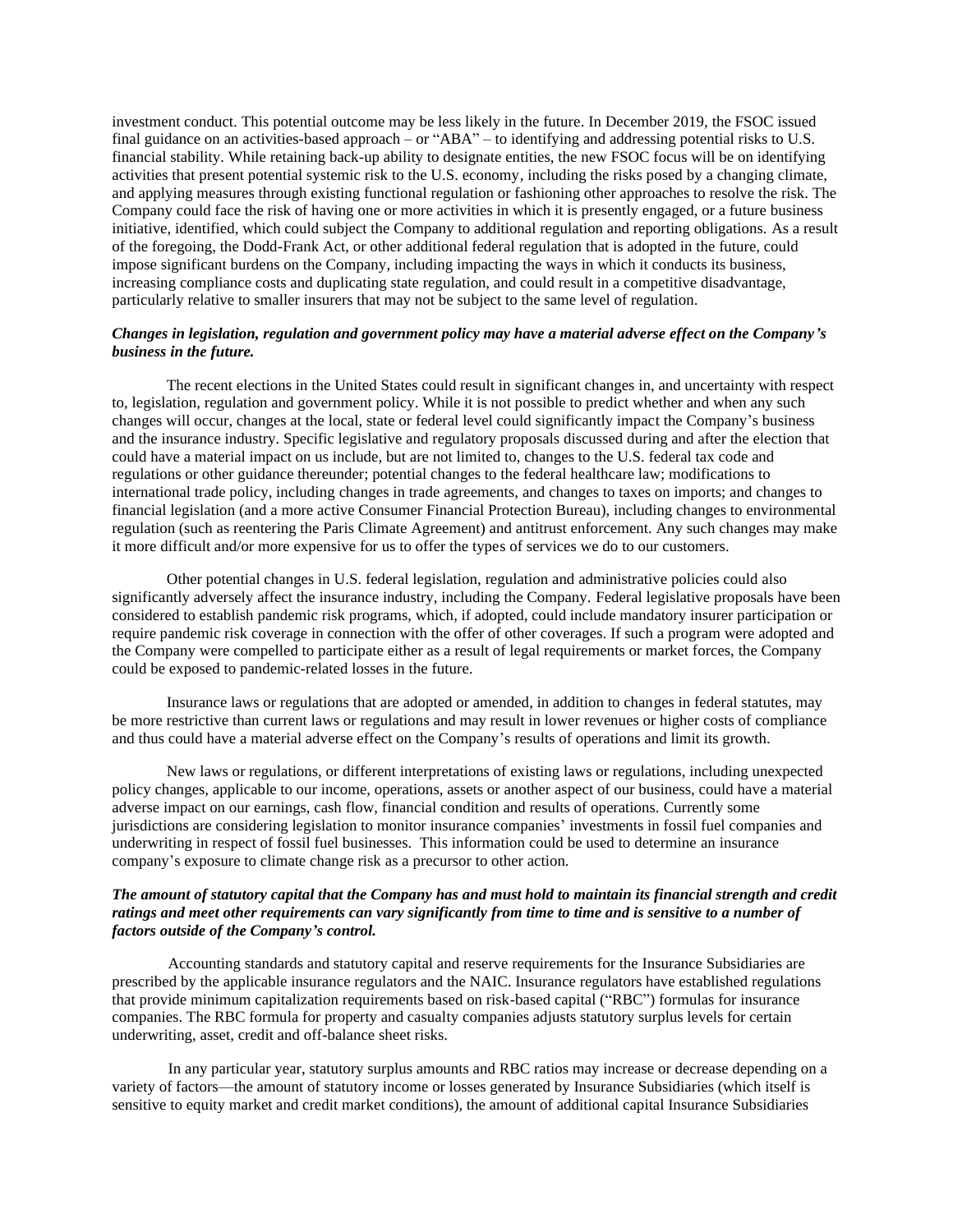must hold to support business growth, changes in equity market levels, the value of certain fixed-income and equity securities in the Company's investment portfolio, the value of certain derivative instruments, changes in interest rates and foreign currency exchange rates, as well as changes to the NAIC RBC formulas. Most of these factors are outside of the Company's control. The Company's financial strength ratings are significantly influenced by the Insurance Subsidiaries' statutory surplus amounts and RBC ratios. In addition, the NAIC is also developing a Group Capital Calculation for U.S. insurance groups. While still in its nascent stage and even though it is not intended to be a prescribed capital requirement, this calculation could have an impact on our group capital or the insurance that we write. Due to all of these factors, projecting statutory capital and the related RBC ratios is complex.

#### *Changes to methods of marketing and underwriting in certain areas are subject to state-imposed restrictions.*

The Company's ability to change its methods of marketing and underwriting in certain areas, such as in California and in the coastal areas of Florida and New York, are subject to state-imposed restrictions. These restrictions include restrictions on the use of named storm deductibles, restrictions on the use of underwriting guidelines that use an insured's geographic area as a factor, restrictions on exiting certain lines of business based on geographic or other considerations without notice to or approval by the state insurance department and restrictions on the ability to write private passenger automobile insurance unless an insurer also writes homeowners coverage in the state. As a result, it may be more difficult for the Company to significantly reduce its exposure in these areas.

# *Mandated market mechanisms may require the Company to underwrite policies with a higher risk of loss and assessments and other surcharges for guaranty funds, and second-injury funds may reduce its profitability.*

The Company is often required to participate directly or indirectly in mandatory shared market mechanisms as a condition of its licenses to do business in certain states. These markets, which are commonly referred to as "residual markets" or "involuntary markets," generally consist of risks considered to be undesirable from a standard or routine underwriting perspective. Underwriting performance related to assigned risk plans, a form of mandated market mechanism is typically adverse and, as a result, the Company is required to underwrite some policies with a higher risk of loss than it would normally accept.

Each state dictates the level of insurance coverage that is mandatorily assigned to participating insurers within these markets. Typically, the amount of involuntary policies the Company is obligated to write in a given year is based on its historical market share of all voluntary policies written within that state for particular lines of business. Liabilities for guaranty fund and other insurance-related assessments are accrued when an assessment is probable, when it can be reasonably estimated, and when the event obligating the entity to pay an imposed or probable assessment has occurred (based on future premiums for property and casualty insurance lines of business). The related asset is limited to the amount that is determined based on future premium collections or policy surcharges from policies in force. Current Guaranty Fund Association assessments are expected to be paid over one year while loss-based assessments are expected to be paid over a period ranging from one year to the life expectancy of certain workers' compensation claimants.

In addition, virtually all states require insurers licensed to do business in their state to bear a portion of the loss suffered by some insureds as the result of impaired or insolvent insurance companies. These guaranty funds are funded by assessments. The effect of these assessments or changes in them could reduce the Company's profitability in any given period or limit its ability to grow its business. The Company cannot predict the impact, if any, that these matters may have on its financial condition, results of operations or liquidity or on the property and casualty insurance industry.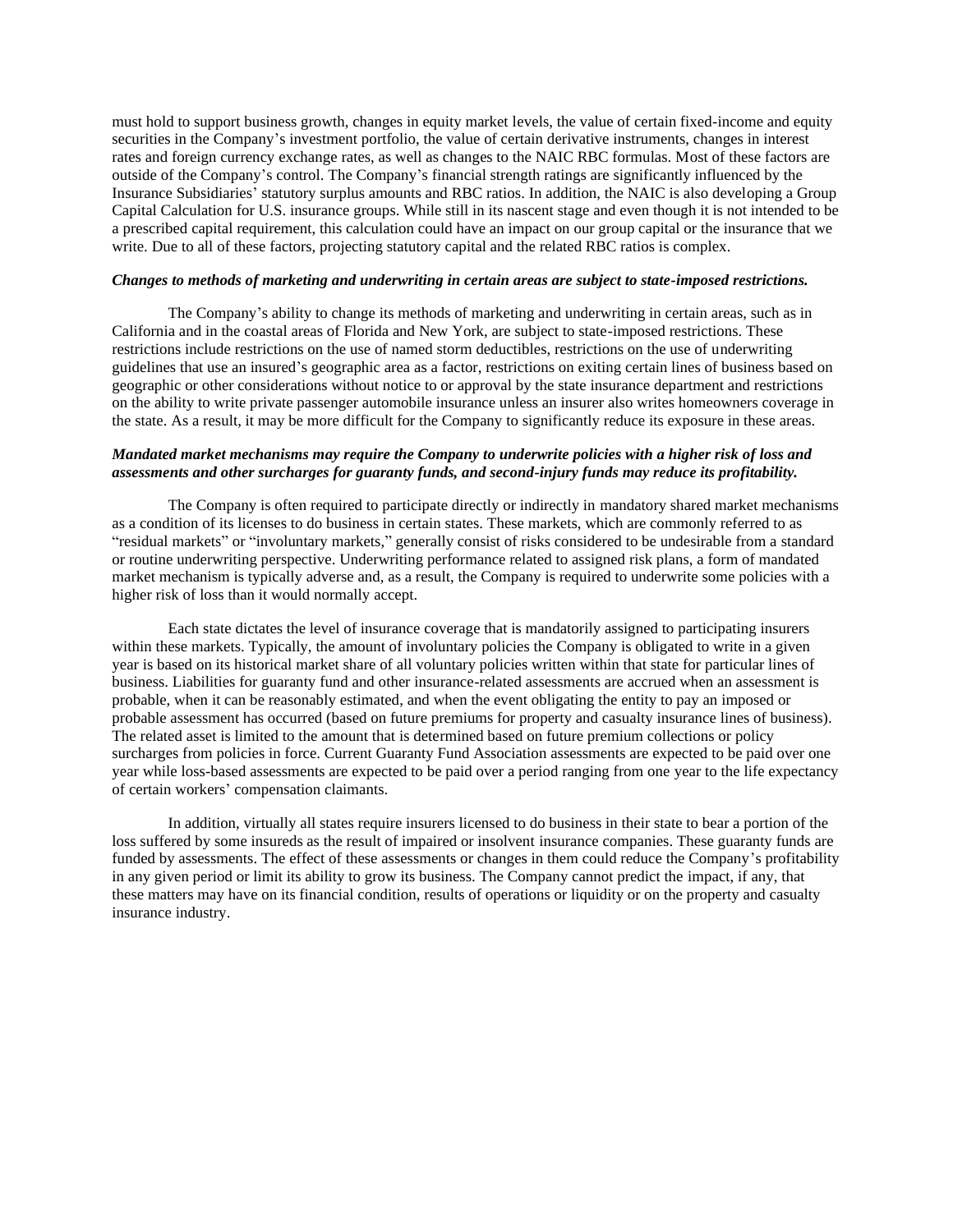# *The Company may not maintain favorable financial strength ratings, which could adversely affect its ability to conduct business.*

The Company may not maintain favorable financial strength ratings, which could adversely affect its ability to conduct business. Third party rating agencies assess and rate the financial strength, including claims-paying ability, of insurers and reinsurers. These ratings are based upon criteria established by the rating agencies and are subject to revision at any time at the sole discretion of the agencies. Some of the criteria relate to general economic conditions and other circumstances outside the rated company's control. These financial strength ratings are used by policyholders, as well as independent agents and brokers, as an important means of assessing the suitability of insurers as business counterparties and have become an increasingly important factor in establishing the competitive position of insurance companies. These financial strength ratings do not refer to the Company's ability to meet noninsurance obligations and are not a recommendation to purchase or discontinue any policy issued by the Company or to buy, hold or sell its securities. The principal Insurance Subsidiaries' current financial strength ratings are "A" (the third highest of 16 ratings, stable outlook) from A.M. Best, "A2" (the sixth highest of 21 ratings, stable outlook) from Moody's and "A" (the sixth highest of 21 ratings, stable outlook) from Standard & Poor's. Periodically, the rating agencies evaluate the Company to confirm that it continues to meet the criteria of the ratings previously assigned to it. A downgrade or withdrawal of the Company's financial strength ratings could limit or prevent the Insurance Subsidiaries from writing new insurance policies or renewing existing insurance policies, which would have a material adverse effect on its results of operations, financial condition or liquidity.

The Insurance Subsidiaries are also parties to an intercompany reinsurance pooling arrangement that allows them to obtain a uniform rating from A.M. Best. If one or a few of the Insurance Subsidiaries experience a deterioration in its financial condition, the uniform rating of the entire pool could suffer a downgrade.

In reaction to any difficulties that may arise in the insurance industry or financial markets, it is possible that the external rating agencies: (1) could heighten the level of scrutiny that they apply to insurance institutions; (2) could increase the frequency and scope of their reviews; and (3) could adjust upward the capital and other requirements employed in their models for maintenance of certain rating levels.

The Company cannot predict what actions rating agencies may take, or what actions it may take in response to the actions of rating agencies, which could adversely affect the Company's business. As with other companies in the financial services industry, the Company's ratings could be downgraded at any time and without any notices by any rating agency, which could have a material adverse effect on the Company's results of operations, financial condition or liquidity. These ratings reflect the agencies' opinions as to the financial strength, operating performance and ability to meet obligations to policyholders of the Insurance Subsidiaries, but are not ratings of the Notes offered hereby.

# *Inflation, including repair costs and medical inflation, could have a material adverse effect on the Company's results.*

Historically, massive government spending aimed at spurring the economy has been followed by increased inflation. The effects of inflation could cause the severity of claims from catastrophes or other events to rise in the future. The Company's reserves for claims and claim adjustment expenses include assumptions about future payments for settlement of claims and claims handling expenses, such as repair costs, medical expenses and litigation costs. To the extent that actual inflation increases significantly more than such assumptions, the Company may be required to increase its loss reserves with a corresponding reduction in its net income in the period in which the deficiency is identified.

## *Cyclicality of the property and casualty insurance industry may cause fluctuations in the Company's results of operations, financial condition or liquidity.*

The property and casualty insurance business is cyclical in nature and has historically been characterized by periods of intense price competition, which could have an adverse effect on the Company's results of operations and financial condition. Periods of intense price competition historically have alternated with periods when shortages of underwriting capacity have permitted attractive premium levels. Any significant decrease in the premium rates the Company can charge for property and casualty insurance would adversely affect its results.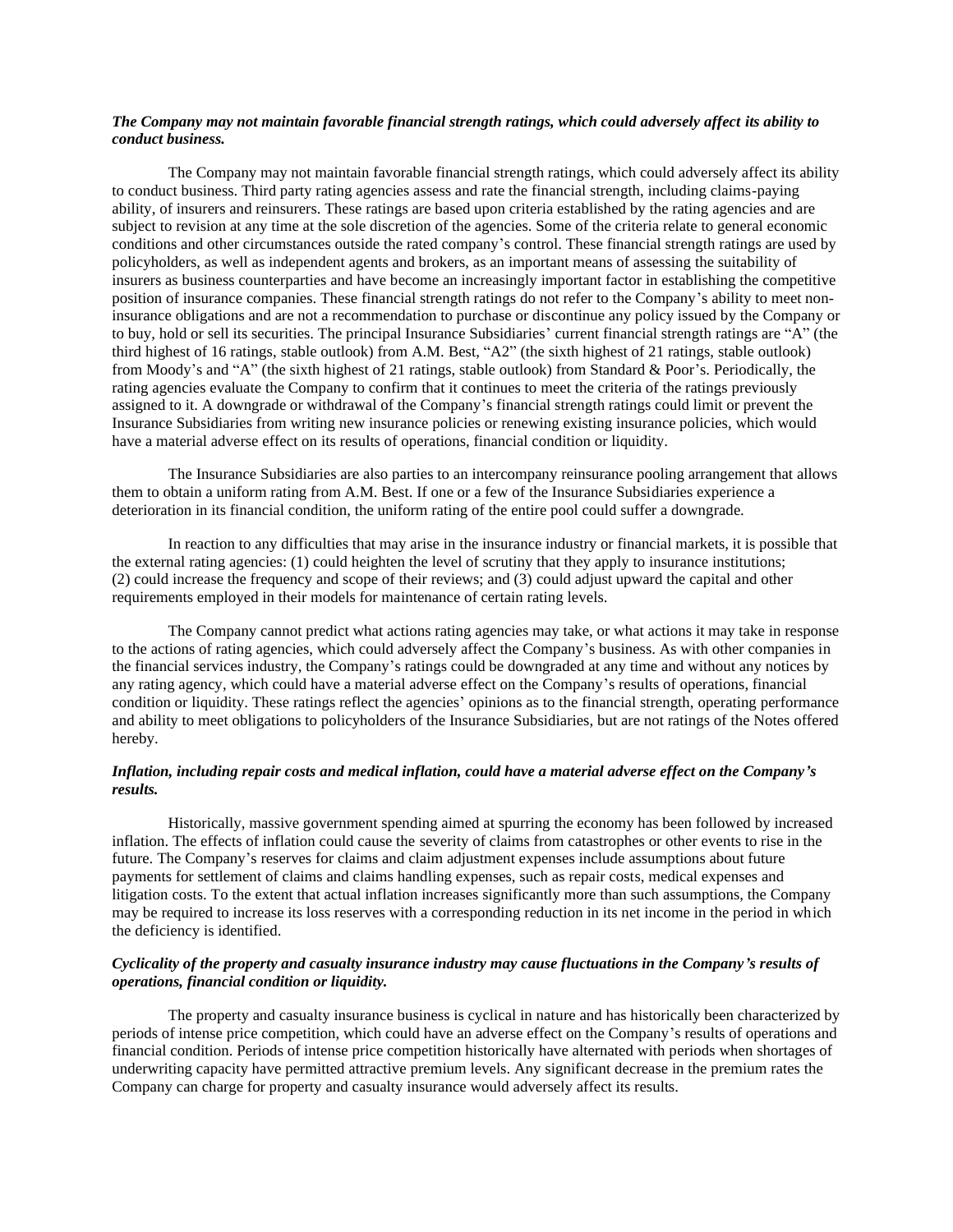Factors that affect loss cost trends in automobile underwriting include inflation in the cost of automobile repairs, medical care, litigation of liability claims, improved automobile safety features, legislative changes and general economic conditions. Factors that affect loss costs trends in property underwriting include inflation in the cost of building materials and labor costs and demand caused by weather-related catastrophes. Factors that affect loss cost trends in workers compensation underwriting include inflation in the cost of medical care, litigation of liability claims and general economic conditions. Property and casualty insurers, including the Company, are often unable to increase premium rates until sometime after the costs associated with the coverage have increased, primarily as a result of state insurance regulation and laws. Therefore, in a period of increasing loss costs, profit margins decline.

The Company expects to continue to experience the effects of this cyclicality which, during down periods, could have a material adverse effect on its results of operations, financial condition or liquidity.

#### *The Company's international business faces political, legal, operational and other risks that could adversely affect its results of operations.*

The Company's international operations face political, legal, operational and other risks not encountered in the Company's U.S. operations. The Company faces the risk of discriminatory regulation, nationalization or expropriation of assets, price controls and exchange controls or other restrictions that could prevent the Company from transferring funds from these operations out of the countries in which they operate or converting local currencies it holds into U.S. dollars or other currencies. In addition, the Company relies on local sales forces in these countries and may encounter labor problems resulting from workers associations and trade unions in some countries. Also, in some markets, the Company has invested as part of a joint venture with a local counterparty. Because the Company's governance rights may be limited, it may not have control over the ability of the joint venture to make certain decisions or mitigate risks it faces, and significant disagreements with a joint venture counterparty may adversely affect the Company's investment.

The Company's foreign insurance operations generally write policies denominated in local currencies and in large part invest in local currencies. Although investing in local currencies limits the effect of currency exchange rate fluctuation on local operating results, fluctuations in such rates affect the translation of these results into the Company's financial statements and could have a material adverse effect on the Company's business, financial condition or results of operations.

The European Union's (the "EU") executive body, the European Commission, implemented capital adequacy and risk management regulations, contained in Directive 2009/138/EC (known as "Solvency II") and associated delegated regulations and measures, that apply to the Company's businesses in the EU as of January 1, 2016. Under Solvency II, the direct or indirect parent of an EU subsidiary (including a U.S. parent company) could be subject to certain Solvency II requirements if the relevant EU regulator determines that the regulated EU subsidiary's capital position is dependent on an affiliated or parent company and the affiliated or parent company is not already subject to regulations deemed equivalent to Solvency II. The U.S. and EU entered into an agreement (the "U.S./EU-Covered Agreement") providing, amongst other matters, that Solvency II would not be applied to a U.S. based worldwide insurance group on a provisional basis, notwithstanding that the U.S. has not been deemed fully equivalent for the purposes of Solvency II. The U.S./EU Covered Agreement is expected to be effective from September 2022. Solvency II had been incorporated into the United Kingdom's (the "UK") law prior to the UK's departure from the EU, commonly referred to as "Brexit," and, as such, similar powers of the UK regulators to apply certain Solvency II requirements on the direct or indirect parent companies of UK insurance companies apply. The UK and U.S. also entered into an agreement replicating the provisions of the U.S./EU Covered Agreement as between the U.S. and the UK. Please also see "*Brexit has impacted Liberty the Company's EU/UK operations*" below.

In addition, regulators in countries where the Company has operations are working with the International Association of Insurance Supervisors ("IAIS") (and in the United States, with the NAIC) to develop a Common Framework for the Supervision of Internationally Active Insurance Groups ("ComFrame"), which is intended to establish a set of international supervisory requirements focusing on the effective group-wide supervision of internationally active insurance groups ("IAIGs"). The IAIS adopted ComFrame in November 2019.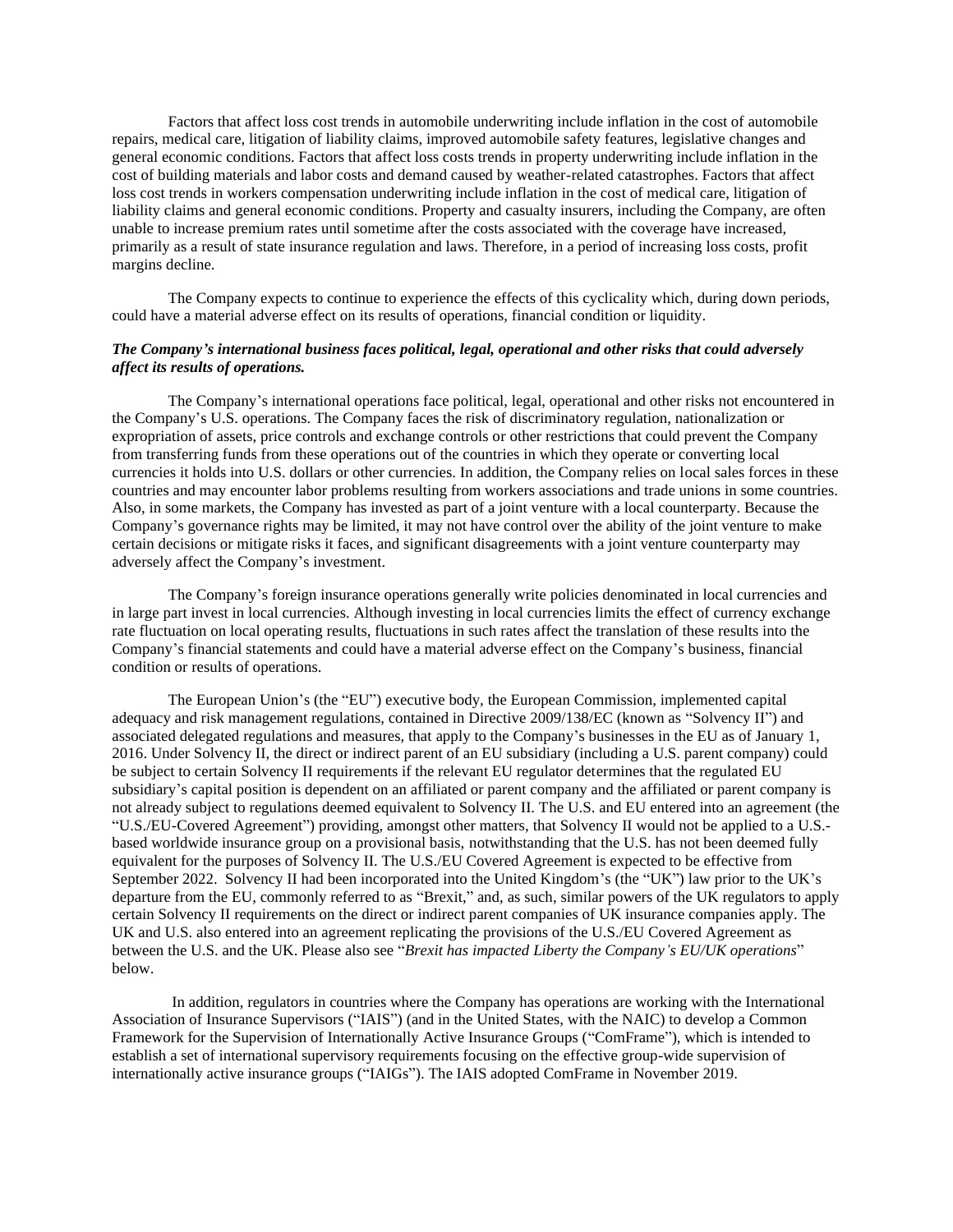The IAIS has developed an insurance capital standard ("ICS") intended to be a prescribed group capital standard applicable to IAIGs. The IAIS adopted a so-called reference ICS in November 2019. The IAIS is encouraging all jurisdictions to use the reference ICS for reporting to an IAIG's group-wide supervisor and supervisory colleges during a five-year monitoring period. Final adoption of the standard as a prescribed capital standard is expected in late 2024, when it will be included as part of ComFrame. Under the IAIS definition, the Company has been identified as an IAIG. The NAIC has stated that state regulators will not be implementing the ICS, but instead has adopted and is testing an aggregation method or tool, called the Group Capital Calculation ("GCC"), for assessing an insurance group's solvency capital. The IAIS will determine in 2024 whether the aggregation method provides comparable outcomes to the ICS based on high level principles and as yet undefined criteria. Consequently, it is not yet known what impact the aggregation method will have on the Company, whether the aggregation method will be deemed comparable to the ICS, or what impact a global insurance capital standard included as part of ComFrame would have on the Company.

The IAIS worked with the Financial Stability Board ("FSB") of the G-20 to develop a methodology to identify and designate insurance companies that pose a systemic risk to the global economy, known as "global systemically important insurers" ("G-SIIs"), including additional capital and related requirements. In 2013, the FSB named the insurers that are designated as G-SIIs and the Company was not one of them. It is possible, however, that the FSB may in the future conclude that the Company is a G-SII. Designation as a G-SII could result in heightened financial regulation and could impact requirements regarding the Company's liquidity and leverage as well as its business and investment conduct. In November 2017, the FSB announced that it had decided to suspend publication of a new list of G-SIIs. Instead, in November 2019, the IAIS adopted a 'holistic framework' for assessing systemic risk, which is intended to replace the primarily entity-based designation system with one focused on activities that might pose systemic risk to the global financial system. The holistic framework is available for implementation beginning in 2020. G-SII designations are suspended until November 2022, when the FSB will review the operation of the holistic framework and decide whether to reinstate or discontinue the annual G-SII designation. While the holistic framework is to be applied proportionally, it is possible that one or more of the Company's activities or some future business initiative could subject the Company to further regulation and reporting obligations.

Furthermore, the Company's international businesses are focused on emerging markets, which can be subject to severe economic and financial disruptions, including significant devaluations of their currencies and low or negative growth rates in economies.

#### *COVID-19, or coronavirus, could have a material effect on our results of operations.*

In December 2019, a novel coronavirus commonly referred to as "COVID-19" surfaced in Wuhan, China. The outbreak has since spread to other countries, including the United States, and efforts to contain the spread of this coronavirus have intensified. The outbreak and any preventative or protective actions that governments, other third parties or we may take in respect of the coronavirus may result in a period of business disruption and reduced operations. The extent to which the coronavirus impacts the Company's results will depend on future developments, all of which are difficult to predict, including the continuation or worsening of the COVID-19 pandemic, and travel and other restrictions; new information which may emerge concerning the severity or resurgence of the COVID-19 pandemic; the availability, distribution, use of and efficacy of vaccines and treatments; changes to general, domestic, and foreign economic conditions, including access to liquidity and capital as a result of COVID-19; and any future resurgence of COVID-19. Possible effects on our business and operations include:

- disruptions to business operations resulting from working from home or from closures of our corporate or sales offices and the offices of our agents and brokers and quarantines of employees, customers, agents, brokers and suppliers in areas affected by the outbreak;
- disruptions to business operations resulting from travel restrictions and reduced consumer spending on new homes or new automobiles which could reduce demand for insurance;
- increased claims related to general liability, workers comp, event cancellation coverage, business interruption and other insurance, and litigation relating thereto; and
- disruption of the financial markets resulting in reductions in the value of our investment portfolio.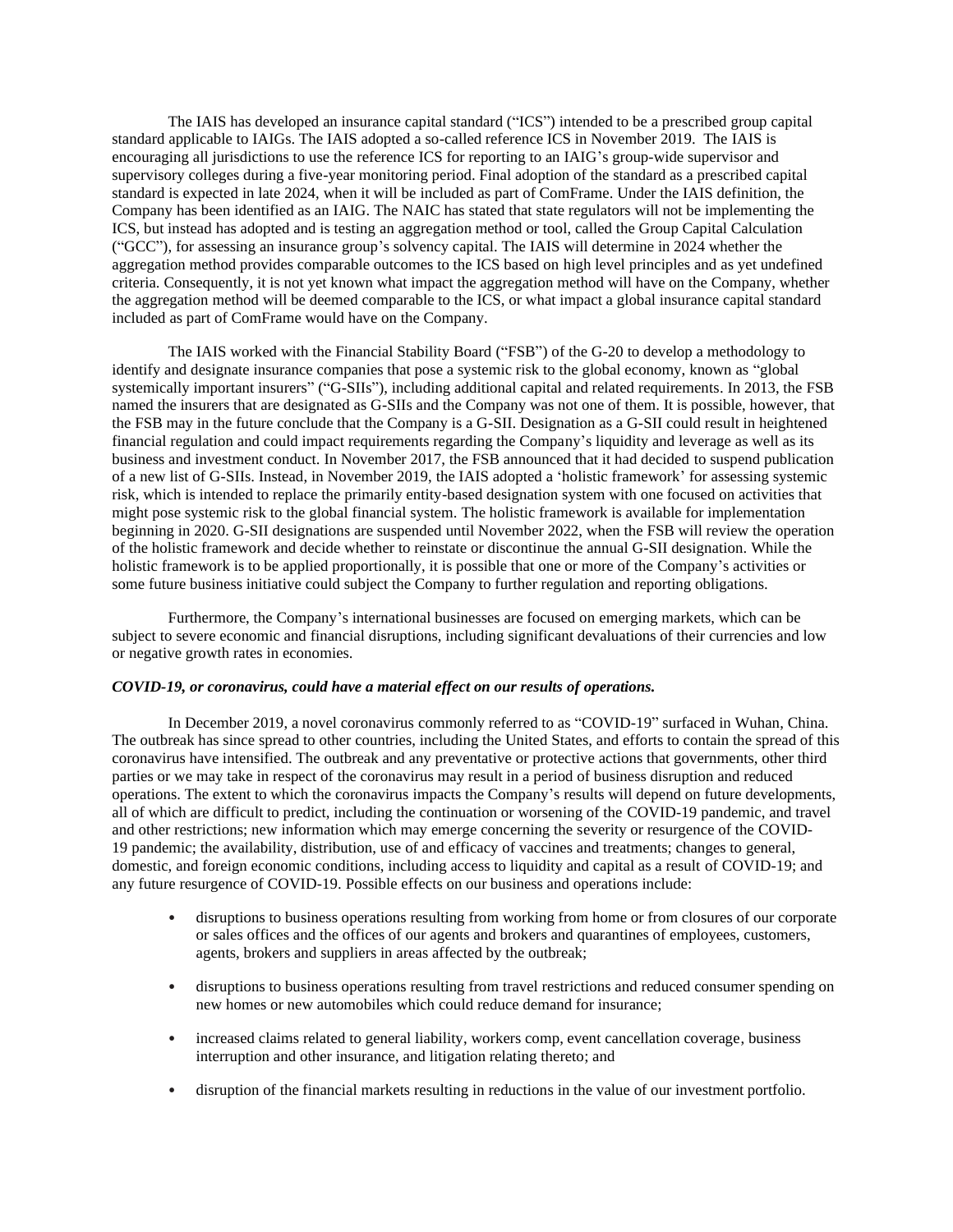A significant rise in the number of COVID-19 infections, infections in a wide range of countries and regions, or a prolongation of the outbreak, could create an adverse economic effect on the Company.

Several states were considering mandating, by executive order or by legislation, that notwithstanding the terms of property insurance policies (including any endorsement thereto or exclusions to coverage included therewith), the covered perils in such policies for insureds shall include coverage for business interruptions resulting from COVID-19 which would indemnify an insured for any loss of business or business interruption, subject to policy limits. Further, some states have mandated, or are considering mandating, by order or by legislation, measures designed to grant "essential employees" (often broadly defined to include such occupations as health care workers, first responders, correction officers, military, activated National Guard, grocery store workers, postal service workers and others) an additional benefit from worker's compensation coverage if they are diagnosed with COVID-19. In addition, plaintiffs are bringing individual plaintiff and class action suits seeking business interruption coverage for business closures caused by COVID-19. Their arguments include that business interruption insurance should be triggered by a civil authority shutdown order and that the presence of the coronavirus at a premises constitutes the physical damage necessary to trigger business interruption coverage. These additional insurance coverages, whether as a consequence of legislative, executive or judicial action, could have a material adverse effect on the Company's results of operation, financial condition or liquidity.

Furthermore, as a consequence of the COVID-19 stay at home orders in effect throughout much of the United States and abroad, policyholders are driving fewer miles than normal. Accordingly on April 7, 2020, the Company announced its PACRR plan which gives personal auto insurance customers a 15% refund on two months of their annual 2020 premium. On April 23, 2020, the Company launched its BOP Refund for small commercial customers issuing a 15% refund of two months of premium for all BOP policies. Several state insurance departments have inquired about further premium refunds. Since the spring of 2020, mileage driven has been increasing and although accident frequency is down, severity is up. The Company has encouraged customers with reduced mileage to contact the service department directly and also responded to the inquiries from the insurance departments. Private class actions have been filed in two states (Illinois and Nevada) seeking premium refunds beyond those provided by the PACRR program. In addition, late fee charges were automatically stopped and cancellations due to non-payment were temporarily paused for both personal auto and home customers from March 23 through at least May 22, 2020. The Company will work with individual customers to extend payment dates if needed and provide personalized support on an ad hoc basis. All personal auto policy coverages were expanded to cover customers who used their personal vehicles to deliver food and medicine even though some of our standard personal auto policies typically exclude such coverage. This additional protection remained in effect for all personal auto policies in all states for losses occurring from March 16, 2020 to June 1, 2020, and reported by July 1, 2020. The aggregate payments under the PACRR and BOP customer support programs was approximately \$339 million.

#### *Brexit has impacted the Company's EU/UK operations.*

Brexit has affected insurance firms such as the Company that conduct substantial operations in the UK and EU. Brexit occurred on January 31, 2020, and the UK left the EU's customs union and single market on December 31, 2020. As a result, from January 1, 2021 UK and EU insurance firms lost their passporting rights into the EU and UK respectively.

The Company had made modifications to its legal entity structure and operations in the UK and EU which allowed them to continue to trade substantially as before Brexit, despite this change. However, due to considerations such as operating expenses, liquidity, leverage and capital, there is a risk that the modified European operating framework may over time become more complex, less efficient and more costly than would otherwise have been the case. In particular:

• The Company's UK specialty (re)insurance company, which operates throughout the EU via a network of branches, has been re-domiciled into the EU (in Luxembourg). Its UK operation thus became a branch of the Luxembourg entity, and is currently operating under the UK's temporary permissions regime and is applying to the UK's Prudential Regulation Authority for authorization as a "third country" branch.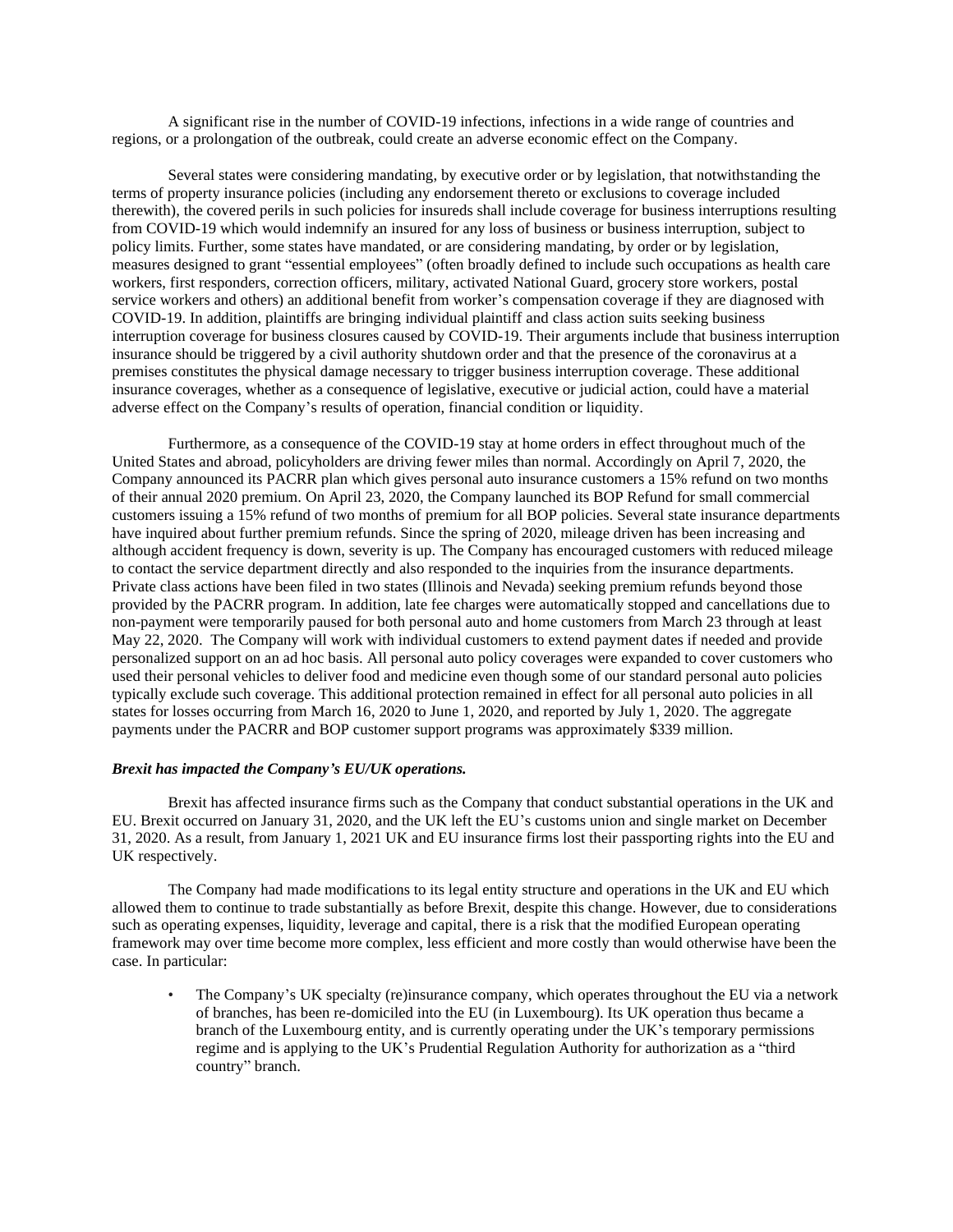- There is a medium-term risk that the third country branch described in the previous paragraph may need to be established as a separate legal entity. This is dependent on the evolving regulatory landscape.
- The Company's syndicate at Lloyd's of London ("Lloyd's") makes use of the new Lloyd's operation based in Belgium. The Belgium regulator has recently required changes to the operating structure, the impact of which are currently under consideration.
- If the UK is not granted "equivalence" by the EU in relation to reinsurance and/or group solvency, this could create complexities and inefficiencies in the Company's UK/EU business model.
- If the UK is not granted adequacy on data protection by the EU, there may be administrative hurdles to the flow of data between the EU and UK which may have an impact on the Company's UK and EU businesses.
- In our Western European market, in order to continue to operate Liberty Insurance Ireland's customer contact centre in Northern Ireland for Irish resident customers, the Company has had to register a new corporate branch and is in the process of applying to the relevant UK regulator, the Prudential Regulation Authority, for authorization to carry out insurance activities in Northern Ireland.

# *The Company's surety products expose it to potentially high severity losses.*

The Company provides surety products through its Global Surety operating unit, a part of its Global Risk Solutions business. The majority of its surety obligations are performance based guarantees. This business exposes the Company to infrequent, but potentially high severity, losses. The Company has customers with bonded exposure in excess of \$100 million. The deterioration of one or more of these large customers could have a material adverse effect on the Company's results of operations, financial condition or liquidity.

# *The Company's ability to compete effectively with respect to certain surety products is dependent on the underwriting limitations assigned to several of the Insurance Subsidiaries.*

Global Surety's ability to attract large contract business depends on the underwriting limitations assigned to several of the Insurance Subsidiaries. Federal law requires a contractor awarded a federal construction contract to supply a surety bond issued by a company holding a U.S. Treasury Department certificate of authority. Upon review of each company's financial information, the Treasury Department determines the underwriting limitation for each company. The underwriting limitation represents 10% of the Company's paid-in capital and surplus less certain deductions. Pursuant to Treasury Department regulations, a company may not issue a single bond that exceeds its underwriting limitation absent co-insurance or reinsurance for the amount in excess of its underwriting limitation. A surety carrier that writes business through a company with a high underwriting limitation has a competitive advantage in the surety marketplace. A company with a high underwriting limitation can write large surety bonds on its own financial strength without the need for co-insurance or reinsurance. Agents and surety bond customers view a high underwriting limitation as a sign of financial strength and stability when assessing a potential surety relationship. If the Insurance Subsidiaries were no longer qualified for U.S. Treasury Department certificates of authority or if their underwriting limitations were substantially reduced, that could have a material adverse effect on the Company's results of operations, financial condition or liquidity.

# *Loss of or significant restriction on the use of credit scoring, education and occupation data in the pricing and underwriting of the Company's products could reduce its future profitability.*

The Company uses credit scoring, education and occupation data as factors in pricing decisions where permitted under state law. Some consumer groups and regulators have questioned whether the use of credit scoring, education and occupation data unfairly discriminates against lower-income, minority and elderly consumers and are calling for the prohibition of or restriction on the use of such factors in underwriting and pricing. Enactment at the federal level or in a large number of states of laws or regulations that significantly curtail the use of credit scoring, education or occupation data in the underwriting process could reduce the Company's future profitability.

## *The Company could be adversely affected if its controls to ensure compliance with guidelines, policies and legal and regulatory standards are not effective.*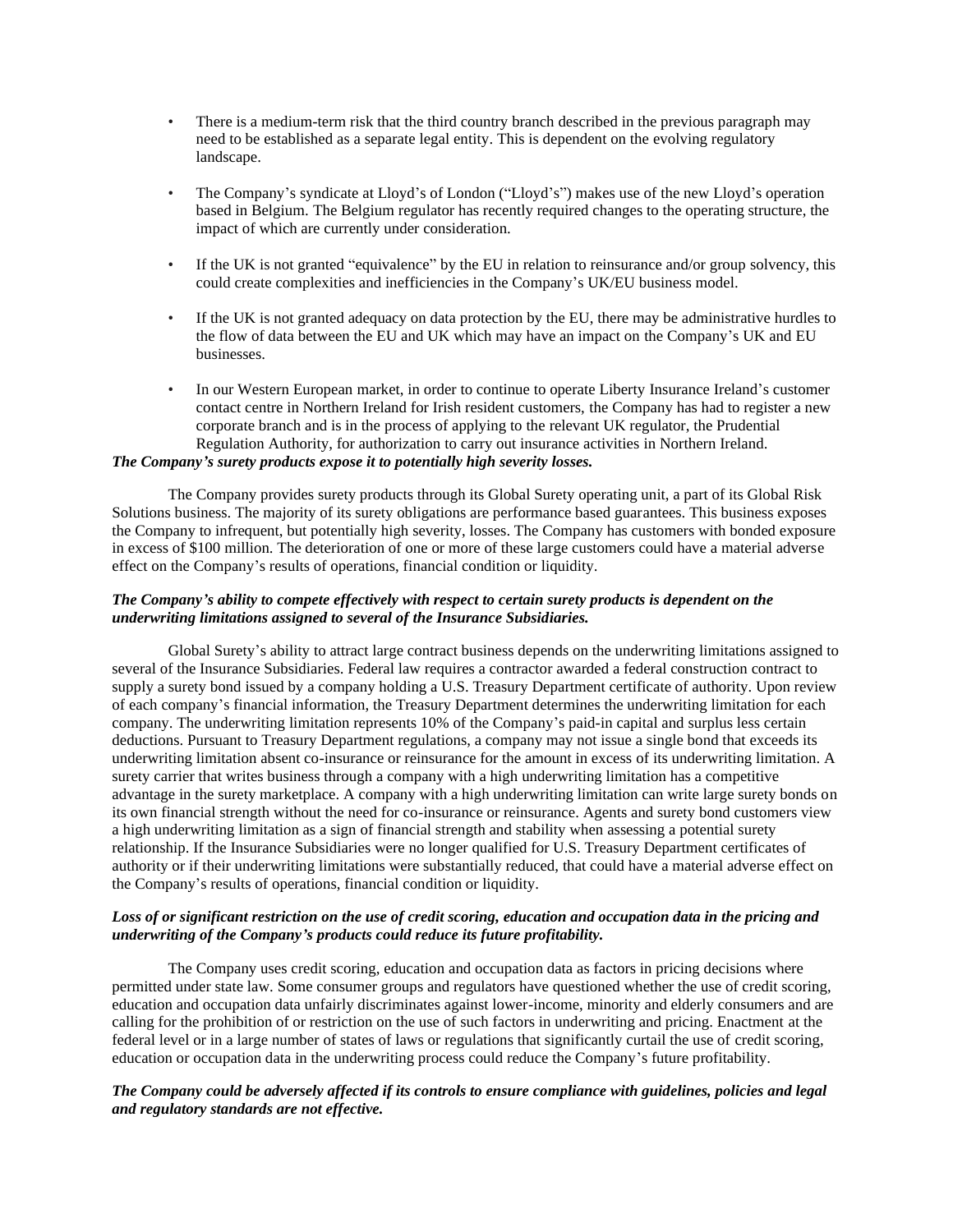The Company's business is highly dependent on the Company's ability to engage on a daily basis in a large number of insurance underwriting, claim processing and investment activities, many of which are highly complex. These activities often are subject to internal guidelines and policies, as well as legal and regulatory standards. A control system, no matter how well designed and operated, can provide only reasonable assurance that the control system's objectives will be met. If the Company's controls are not effective, it could lead to financial loss, unanticipated risk exposure (including underwriting, credit and investment risk) or damage to the Company's reputation.

#### *Potential changes in federal or state tax laws could adversely affect the Company's business, results of operations, financial condition or liquidity.*

The Company's investment portfolio has benefited from tax exemptions and certain other tax laws, including those governing dividends-received deductions and tax credits. Whether in connection with crisis management, deficit reduction or various types of fundamental tax reform, federal and state tax legislation could be enacted that would result in higher taxes on insurance companies and their policyholders, lessen or eliminate some or all of the tax advantages currently benefiting the Company and adversely affect the value of its investment portfolio.

#### *The Company's participation in a securities lending program subjects it to potential liquidity and other risks.*

The Company has engaged in securities lending activities from which it generates net investment income from the lending of certain of its investments to other institutions. The Company generally obtains cash or securities as collateral from borrowers of these securities in an amount equal to at least 102% of the fair value of the loaned securities plus accrued interest, which is obtained at the inception of a loan and maintained at a level greater than or equal to 102% for the duration of the loan. At June 30, 2021, the Company had no loans outstanding at the program level where the loan collateral was less than 102% of the fair value of such loaned securities. This collateral is held by a third-party custodian, and the Company has the right to access the collateral only in the event that the institution borrowing the Company's securities is in default under the lending agreement. The loaned securities remain the Company's recorded asset. The Company does not recognize the receipt of securities collateral held by the thirdparty custodian or the obligation to return the securities collateral; however, the Company does recognize the receipt of cash collateral and the corresponding obligation to return the cash collateral. The cash collateral is held in a segregated account with the agent bank and is re-invested according to preset reinvestment guidelines.

Returns of loaned securities by the third parties would require the Company to return any collateral associated with such loaned securities. In some cases, the maturity of the securities held as invested collateral (i.e., securities that the Company has purchased with cash received from the third parties) may exceed the term of the related securities on loan and the estimated fair value may fall below the amount of cash received as collateral and invested. If the Company is required to return significant amounts of cash collateral on short notice and it is forced to sell securities to meet the return obligation, the Company may have difficulty selling such collateral that is invested in securities in a timely manner, be forced to sell securities in a volatile or illiquid market for less than the Company otherwise would have been able to realize under normal market conditions, or both. In addition, under stressful capital market and economic conditions, such as those conditions the Company experienced during 2008 and 2009, liquidity broadly deteriorates, which may further restrict the Company's ability to loan securities and to meet its obligations under these transactions. If the Company decreases the amount of its securities lending activities over time, the amount of investment income generated by these activities will also likely decline.

#### *The Company's business success and profitability depend, in part, on effective utilization of information technology systems and its implementation of technology innovations.*

The Company depends on information technology systems for conducting business and processing insurance claims. Critical elements of the Company's business operations are dependent on the continued maintenance and availability of these existing technology systems. The Company's continued long-term success requires that it remain innovative and select strategic technology initiatives, in a cost and resource efficient manner, to drive down overall expenses and improve the value to the business.

The Company engages in a variety of technology system development projects. These types of strategic initiatives are long-term in nature and may be affected by a variety of unknown business and technology related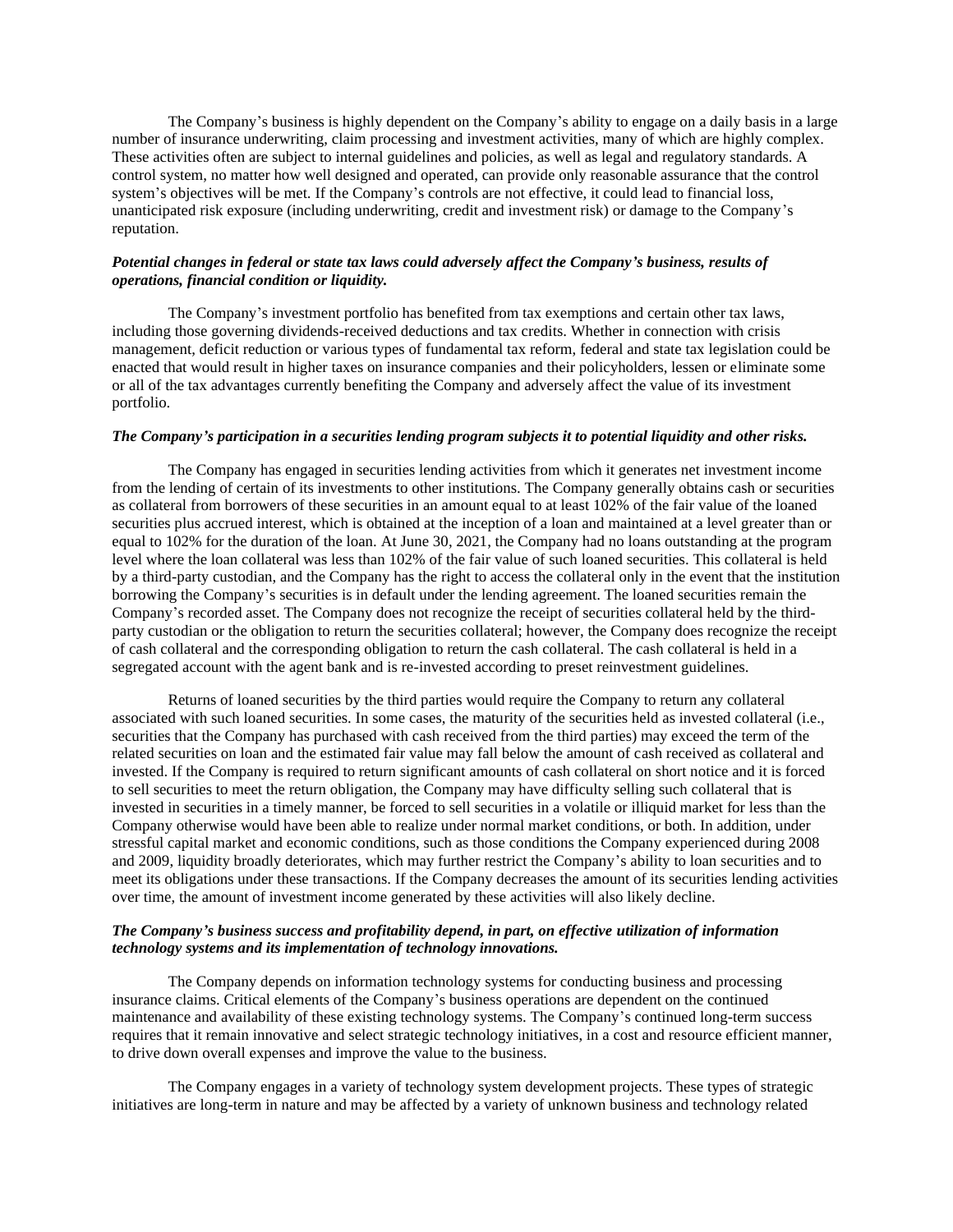factors. As a result, the potential associated expenses relating to these projects may adversely impact the Company's expense ratios if they exceed its current estimates. Further, the technology system development process may not deliver the benefits and efficiencies that the Company expected during the initial stages of the projects.

The Company relies on a variety of software license agreements with third party vendors. The Company expects to continue to rely on agreements with such third party vendors for the provision of necessary software and information technology services.

The Company's ability to provide competitive services to agents and brokers, as well as new and existing policyholders, in a cost effective manner and its ability to implement strategic initiatives could be adversely affected by an increase in costs for these projects. The Company may not be able to meet its information technology requirements in a manner or on terms and conditions, including costs, as favorable as those it has previously received, which could have a material adverse effect on its operations, financial condition or liquidity.

## *The Company faces substantial legal and operational risks in complying with privacy laws and regulations governing the privacy and protection of personal information.*

The Company's businesses are subject to complex and evolving laws and regulations, both within and outside the U.S., governing the privacy and protection of personal information of individuals. The protected parties can include:

- the Company's clients and customers, and prospective clients and customers;
- clients and customers of the Company's clients and customers;
- claimants, third-party claimants, and witnesses;
- brokers, agents, and third-party administrators;
- employees and prospective employees; and
- employees of the Company's vendors, counterparties and other external parties.

Taking steps to ensure that the Company's collection, use, transfer and storage of personal information comply with all applicable laws and regulations in all relevant jurisdictions, including where the laws of different jurisdictions are in conflict, can:

- increase the Company's compliance and operating costs;
- hinder the development of new products or services, curtail the offering of existing products or services, or affect how products and services are offered to clients and customers;
- demand significant oversight by the Company's management; and
- require the Company to structure its businesses, operations and systems in less efficient ways.

Furthermore, the Company cannot guarantee that all its clients and customers, vendors, counterparties and other external parties have appropriate controls in place to protect the confidentiality of the information exchanged between them and the Company, particularly where information is transmitted by electronic means. The Company could be exposed to litigation or regulatory fines, penalties or other sanctions if personal, confidential or proprietary information of clients, customers, employees or others were to be mishandled or misused, such as situations where such information is:

- erroneously provided to parties who are not permitted to have the information;
- intercepted or otherwise compromised by third parties;
- used for a purpose not previously disclosed; or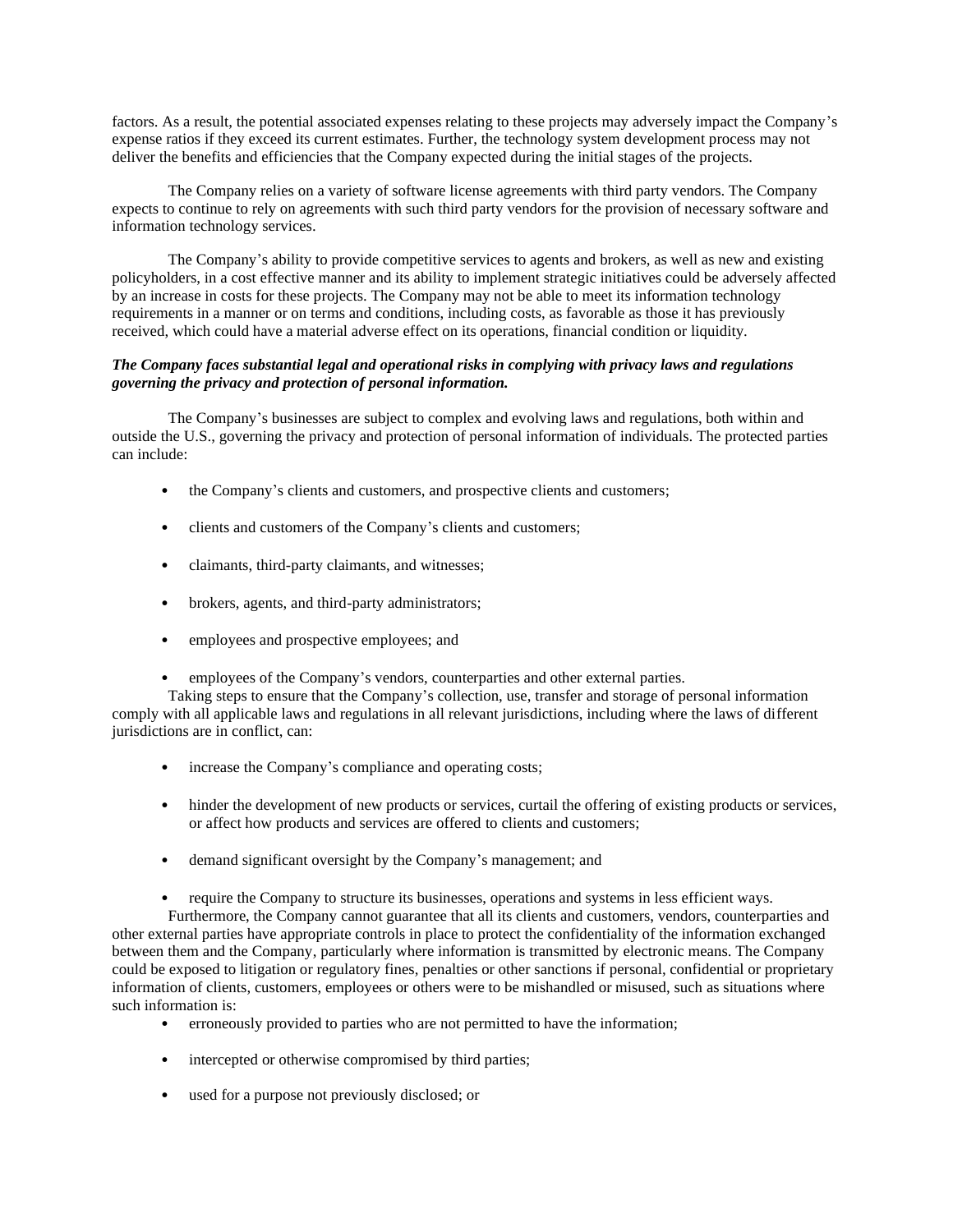• transferred out of the country without meeting regulatory requirements.

Concerns regarding the effectiveness of the Company's measures to safeguard personal information, or even the perception that those measures are inadequate, could cause the Company to lose existing or potential clients and customers, and thereby reduce the Company's revenues. Any failure or perceived failure by the Company to comply with applicable privacy or data protection laws and regulations may subject it to inquiries, examinations and investigations that could result in requirements to modify or cease certain operations or practices, significant liabilities or regulatory fines, penalties or other sanctions. Any of these could damage the Company's reputation and otherwise adversely affect its businesses.

Recent regulations with a significant impact on our operations include the EU's General Data Protection Regulation, or "GDPR", the recently enacted California Consumer Privacy Act, or "CCPA", and the New York Department of Financial Services Part 500 cybersecurity requirements for financial services companies. GDPR, which became effective in May 2018 for EU data subjects, imposes numerous technical and operational obligations on processors and controllers of personal data and provides numerous protections for individuals in the EU, including but not limited to notification requirements for data breaches, the right to access personal data, and the right to be forgotten. GDPR provides data protection authorities with new enforcement powers (including the ability to restrict processing activities and impose fines of up to €20 million or 4% of an organisation's total worldwide annual turnover for the preceding financial year, whichever is higher). Other countries have enacted, or are considering enacting, legislation that is similar in scope to GDPR. The California Consumer Privacy Act became effective on January 1, 2020 and requires companies that process information on California residents to make new disclosures to consumers about their data collection, use and sharing practices, provide consumers with rights to know and delete information relating to them and allow consumers to opt out of certain data sharing with third parties. The New York Department of Financial Services Part 500 cybersecurity requirements, which became effective in March 2017, focus on minimum standards for cybersecurity programs and empowers the New York Department of Financial Services to issue fines for noncompliance. Similar standards are set forth in the NAIC's Insurance Data Security Model Law, which has to date been adopted by eight U.S. states. It is anticipated that additional federal, state and international regulations will continue to be enacted in the future. Compliance with cybersecurity and privacy laws and regulations requires ongoing investment in systems, policies and personnel and will continue to impact the Company's business in the future by increasing our legal, operational and compliance costs and reduce our profitability. In addition, while the Company has taken steps to comply with data privacy laws, the Company cannot guarantee that its efforts will meet the evolving standards imposed by data protection authorities. If the Company is found to have failed to comply with data privacy laws, we may be subject to regulatory inquiries, governmental investigations and proceedings and may incur reputational damage, material fines and other monetary penalties and damages, diversion of management's time and attention and increased regulatory scrutiny, all of which could have a material adverse effect on the Company's business and results of operations.

In addition to the existing framework of data privacy laws and regulations, the U.S. Congress, U.S. state legislatures and many states and countries outside the U.S. are considering new privacy and security requirements that would apply to the Company's business. Compliance with new privacy and security laws, requirements and regulations may result in material cost increases due to necessary systems changes, new limitations or constraints on the Company's business models, the development of new administrative processes, and the effects of potential noncompliance by the Company and its business associates. They also may impose further restrictions on the Company's collection, storage, disclosure and use of customer identifiable data that are housed in one or more of the Company's administrative databases. Noncompliance with any privacy and data security laws could have a material adverse effect on the Company's business, reputation, brand and results of operations, including: material fines and penalties; compensatory, special, punitive and statutory damages; consent orders regarding the Company's privacy and security practices; adverse actions against the Company's licenses to do business; and injunctive relief.

# *If the Company experiences data breaches, cyberattacks or other difficulties with technology or data security, its ability to conduct its business could be negatively affected.*

While technology can streamline many business processes and ultimately reduce the cost of operations, technology initiatives present certain risks. The Company uses computer systems, including its automated underwriting platforms, to store, retrieve, evaluate and utilize customer and company data and information. The Company's information technology and telecommunications systems, in turn, interface with and rely upon thirdparty information networks and systems. The Company's business is highly dependent on the availability, speed and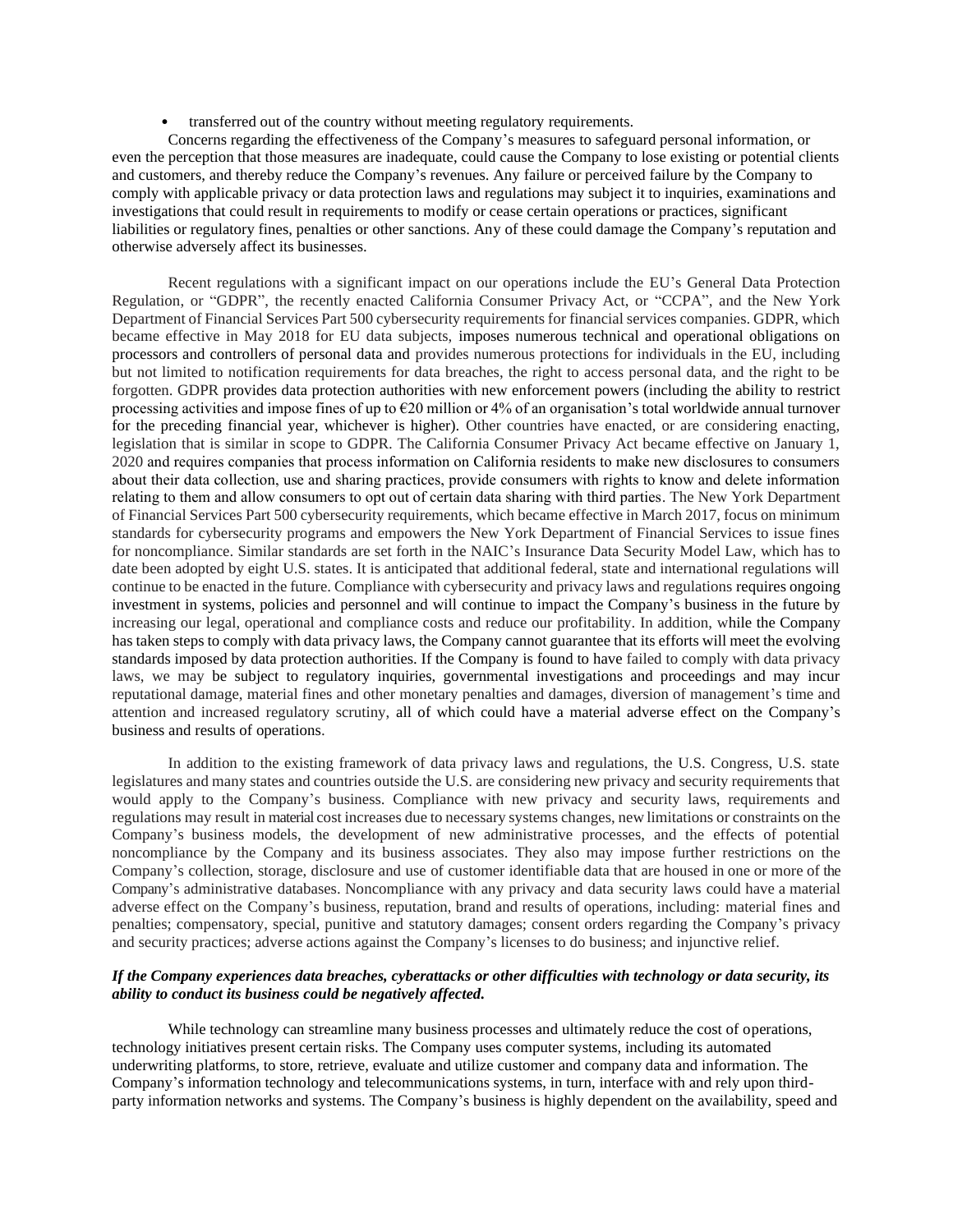reliability of these networks and systems to perform necessary business functions, such as providing new-business quotes, processing new and renewal business, making changes to existing policies, filing and paying claims, and providing customer support.

The information technology systems and the networks on which the Company relies may be vulnerable to physical or electronic intrusions, viruses or other cybersecurity threats and attacks and similar disruptions, particularly in light of the growing frequency and sophistication of malicious efforts to infiltrate private computer networks. The information that these systems and networks store and protect includes non-public personal information of our policyholders and claimants which could include names, addresses, information on insured assets, business information, and banking information, all of which pose a target for malicious actors. In addition, these threat actors have become better organized and better funded than they were in previous years with imposing infrastructures and capabilities and possibly include organized crime groups. However with the rise in computer automation used in hacking even small scale attackers have expanded their attacks. A shut-down of, or inability to access, one or more of the Company's facilities, a power outage or a disruption of one or more of these information technology, telecommunications or other systems or networks could significantly impair the Company's ability to perform those functions on a timely basis, which could hurt the Company's business and the Company's relationships with its policyholders, agents and brokers. Computer viruses, cyberattacks, data breaches and other external hazards and unauthorized access to or misuse (including by employees and other authorized persons) of personal or confidential data and information collected, used or stored by the Company could expose such data or the information technology systems and the networks on which the Company relies to unauthorized persons or to the public. Furthermore, certain of the Company's businesses have access to sensitive or personal data or information that is subject to laws and regulations enacted by U.S. federal and state governments, the EU or other jurisdictions relating to breaches of such information. For instance, the CCPA provides a new private right of action for data breaches.

The Company devotes significant resources to maintain and regularly upgrade its systems and processes to protect against, detect, prevent, respond to and mitigate cybersecurity incidents, as well as to organizational training for employees to develop an understanding of cybersecurity risks and threats. However, the Company cannot guarantee it can prevent material security breaches, theft, modification or loss of data, employee malfeasance and additional known and unknown threats, and the Company's insurance may not protect the Company against related damages. Such incidents could result in reputational harm, private consumer (including class action), business partner, or securities litigation and governmental investigations and proceedings, any of which could result in the Company's exposure to material civil or criminal liability. Third parties to whom the Company outsources certain of its functions, including, but not limited to, third party service providers, are also subject to security breaches, theft, modification or loss of data, employee malfeasance and additional known and unknown threats, along with the other risks outlined above.

These increased risks, and expanding regulatory requirements regarding data security, could expose the Company to data loss, disruption of service, monetary and reputational damage, capital investments and other expenditures required to remedy incidents and prevent future ones, litigation and significant increases in compliance costs. As a result, the Company's ability to conduct its business and its results of operations might be adversely affected.

# *In the event of a disaster, the Company's business continuity plan may not be sufficient, which could have a material adverse effect on the Company's results of operations, financial condition or liquidity.*

The Company's infrastructure supports a combination of local and remote recovery solutions for business resumption in the event of a disaster. In the event of either the destruction of any of the Company's office buildings or the inability to access any of those buildings, the Company's business recovery plan provides for the Company's employees to perform their work functions by remote access from an employee's home or by relocation of employees to the Company's other offices. However, in the event of a full scale local or regional disaster, the Company's business recovery plan may be inadequate, and the Company's employees, including sales representatives, may be unable to carry out their work, which could have a material adverse effect on the Company's results of operations, financial condition or liquidity.

#### *Acquisitions and integration of acquired businesses may result in operating difficulties and other unintended consequences while divestitures may result in operation distraction and unexpected consequences.*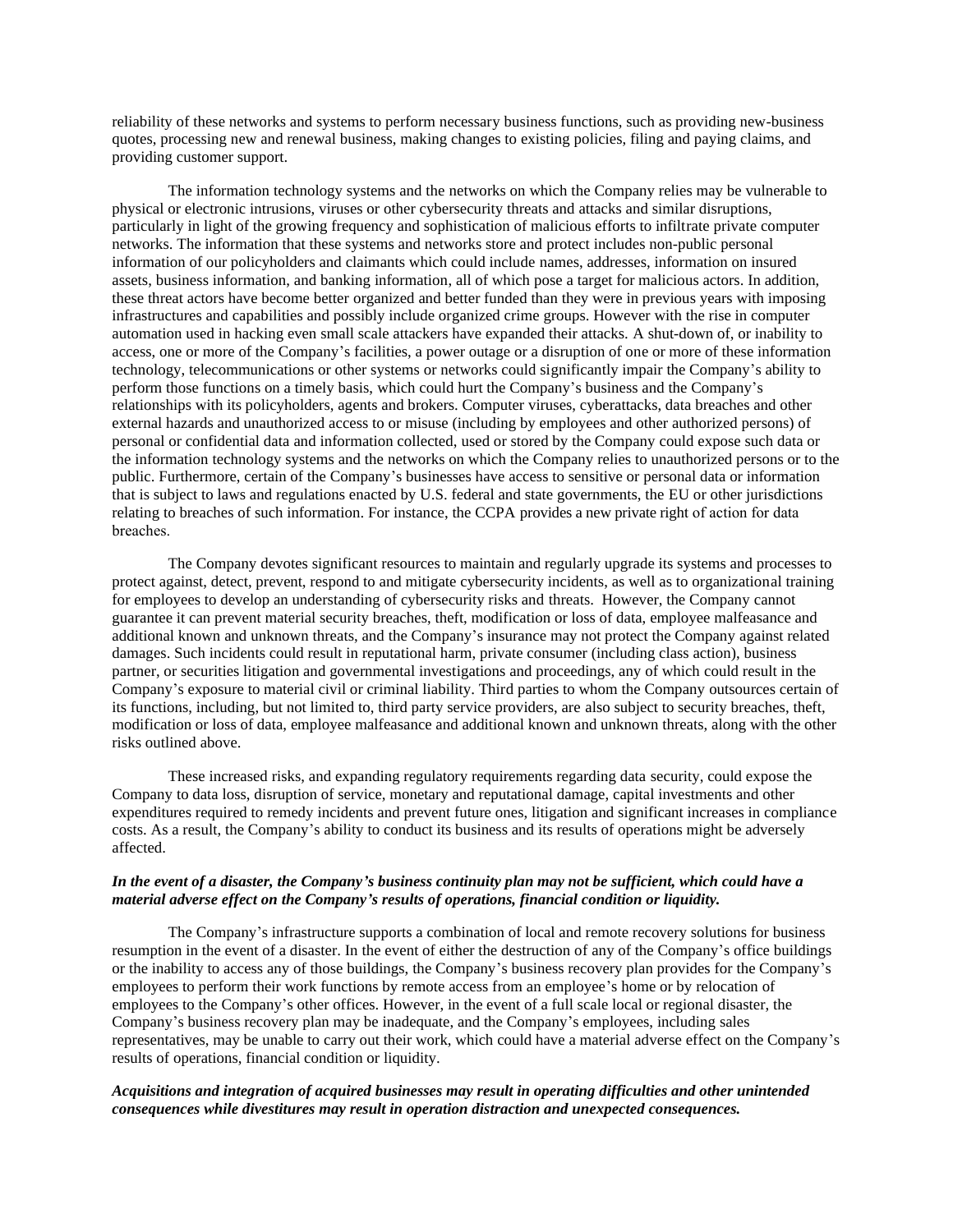The Company will selectively investigate and pursue acquisition opportunities if it believes that such opportunities are consistent with the Company's long-term objectives and that the potential rewards exceed the risks. The process of integrating an acquired company or business can be complex and costly, however, and may create unforeseen operating difficulties and expenditures. For example, acquisitions may present significant risks, including:

the potential disruption of the Company's ongoing business;

the reduction in cash available for operations and other or the incurrence of debt;

the ineffective integration of underwriting, claims handling and actuarial practices and systems;

the increase in the inherent uncertainty of reserve estimates for a period of time, until stable trends reestablish themselves within the combined organization, as past trends (that were a function of past products, past claims handling procedures, past claims departments and past legal and other experts) may not repeat themselves;

the diversion of management time and resources to acquisition integration challenges;

the loss of key employees; and

the cultural challenges associated with integrating employees.

There is no guarantee that any businesses acquired in the future will be successfully integrated, and the ineffective integration of the Company's businesses and processes may result in substantial costs or delays and adversely affect the Company's ability to compete. Also, the acquired business may not perform as projected, and any cost savings and other synergies anticipated from the acquisition may not materialize.

In addition, the Company may divest or wind-down businesses that it believes are no longer consistent with its long-term objectives. In that regard, we may be subject to legal and regulatory actions in the ordinary course of business for those businesses that we have divested or placed in wind-down status that may adversely distract the Company's management or result in unexpected substantial costs.

# *The Company is subject to a variety of modeling risks that could have a material adverse impact on its business results; in the absence of an industry standard for catastrophe modeling, the Company's estimates may not be comparable to other insurance companies.*

Property and casualty business is exposed to many risks. These risks are a function of the environments within which the Company operates. Certain exposures can be correlated with other exposures, and an event or a series of events can impact multiple areas of the Company simultaneously and have a material effect on the Company's results of operations, financial position and liquidity. These exposures require an entity-wide view of risk and an understanding of the potential impact on all areas of the Company.

The Company relies on complex financial models, including computer models and modeling techniques, which have been developed internally or by third parties to provide information on items such as historical loss costs and pricing, trends in claims severity and frequency, the effects of certain catastrophe losses, investment performance and portfolio risk. For example, the Company estimates a probable maximum loss for certain catastrophe exposures using models and other tools that require assumptions around several variables to model the event and its potential impact. Inadequacies in the models and modeling techniques that the Company uses or faulty assumptions or granularity of data could lead to actual losses being materially higher than the Company anticipated based on its analysis of the modeled scenarios. As a result, the Company could experience unexpectedly high losses through concentrated risk in certain geographic areas, could make ineffective or inefficient reinsurance purchases and could suffer unnecessary investment losses. While the models and modeling techniques that the Company uses are relatively sophisticated, the value of the quantitative market risk information they generate is limited by the limitations of the modeling process. The Company believes that financial and computer modeling techniques alone do not provide a reliable method of monitoring and controlling market risk. Therefore, such modeling techniques do not substitute for the experience or judgment of the Company's senior management.